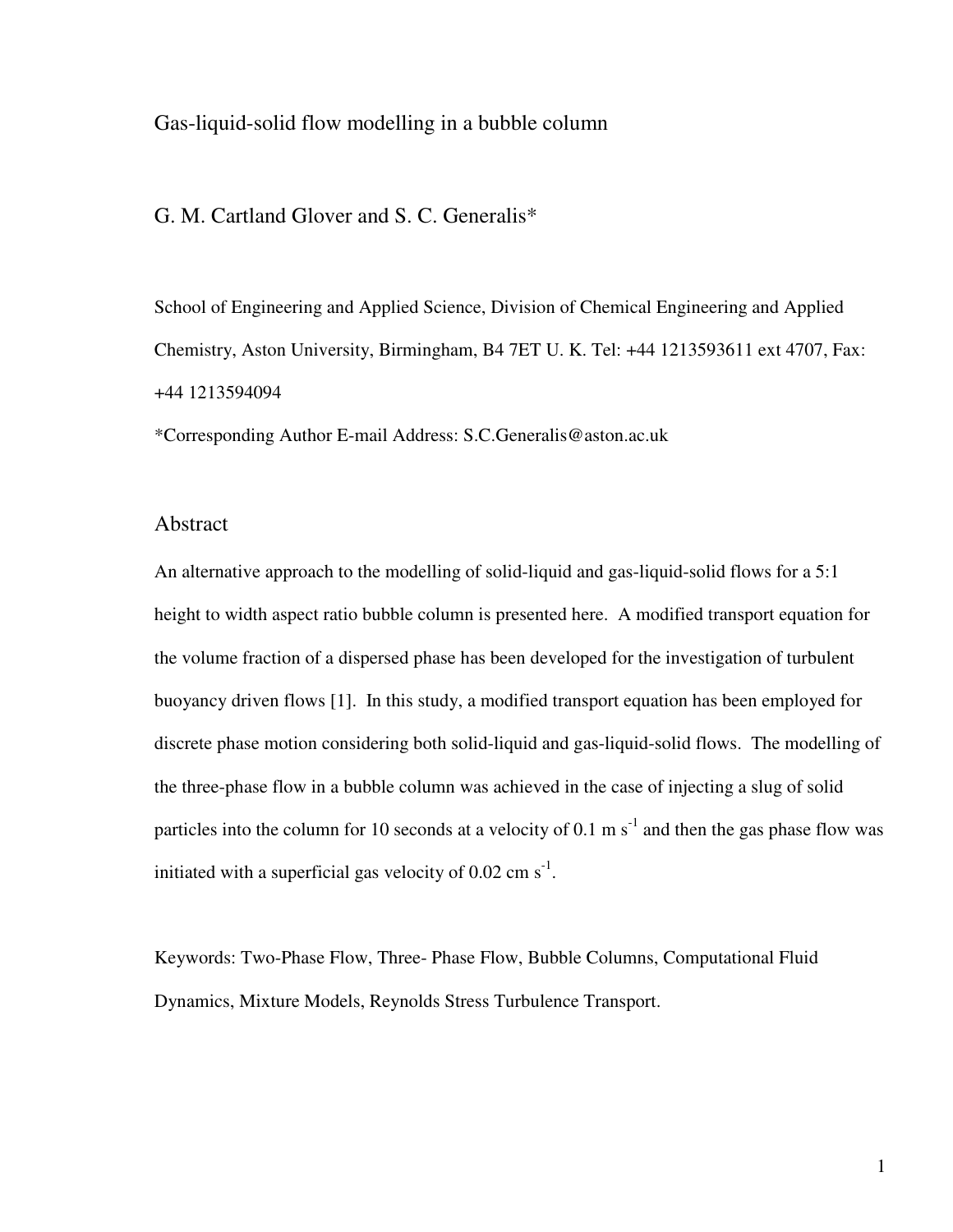## Introduction

Understanding the complexity of the fluid dynamics in bubble column and airlift reactors is important due to their application in the chemical and bioprocess industries. Knowledge of the hydrodynamics of such reactors helps to determine the efficiency of biochemical production rates through transport processes such as inter-phase oxygen transfer, mixing of nutrients and reactants plus the effects that pH has on micro-organisms growth, metabolic pathways and cell lyses. For biochemical engineers the transport of a solid phase is important as the majority of bio-chemical reactions occur at a supported organism, or a flocculating microbe. It is important to understand the influence that the biomass has on the gas phase through inter-phase interactions and the impact that the biomass has on the liquid phase viscosity, because the fluid mixture can become a pseudo-plastic fluid as the culture grows and develops. Viscous broths also limit the effectiveness of the transport processes for each phase and the interfacial mass transfer of chemical [2-5].

Many parameters control the flow of solid and fluid phases through bubble column and airlift reactors, where the relative buoyancy of each discrete phase is the major driving force applied to the flow regime. Other factors that affect the complex flow phenomena include the coalescence and disruption of bubbles, surface tension, viscosity and pressure effects. The value of those parameters can influence the size, shape and volume fraction of the bubbly gas phase. Therefore, to improve the efficiency of multiphase reactors, the dynamic interactions between the discrete and continuous phases must be understood. The work that is presented here evaluates the aptness of mixture models implemented in the FLUENT code [6] to predict the motion of solid particles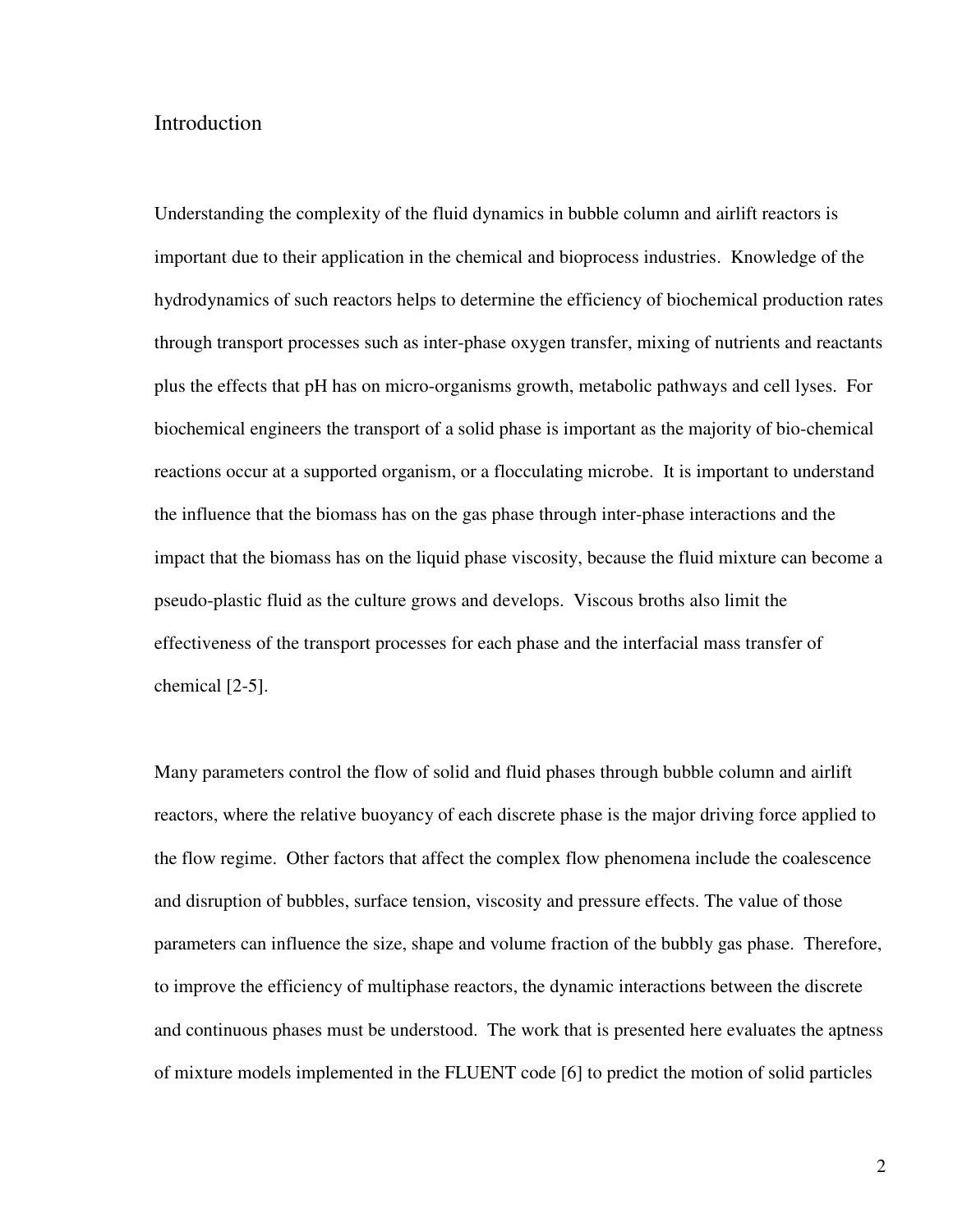in a bubbly flow (i.e. gas-liquid-solid mixture) to further the understanding of such complex reaction processes.

Earlier investigations into the transport of a bubbly gas phase in a liquid medium focused on the impact that the turbulence models employed have on the flow phenomena captured [1]. Part of the investigation included the development of an alternative mixture model where a diffusion term and a deviatoric stress tensor were included in the volume fraction equation for the gas phase that produced relevant profiles and flow fields [1]. This new alternative model can be employed in the implementation of a suspended solid phase. Solid phase transport in bubbly flows has been characterised through different numerical prediction methods [7-13]. Many models were implemented in the prediction of solid phase fractions, from a fluidised solid phase to suspended solids being agitated by discrete bubbles or by a pseudo-continuous gas phase [7- 13]. It must be noted that neither of the solid phase schemes allow for particle collisions and interactions as described by Gidaspow [7-8] and Fan [10-11]. Due to these impositions, it was assumed that the solid phase fraction was small so that the influence of these effects is small and since the intention of the study was to model a fungal culture. Typically, fractions of 0.5% or 5  $kg \, \text{m}^{-3}$  occur and therefore the influence of particle-particle interactions was assumed to be negligible [2-3].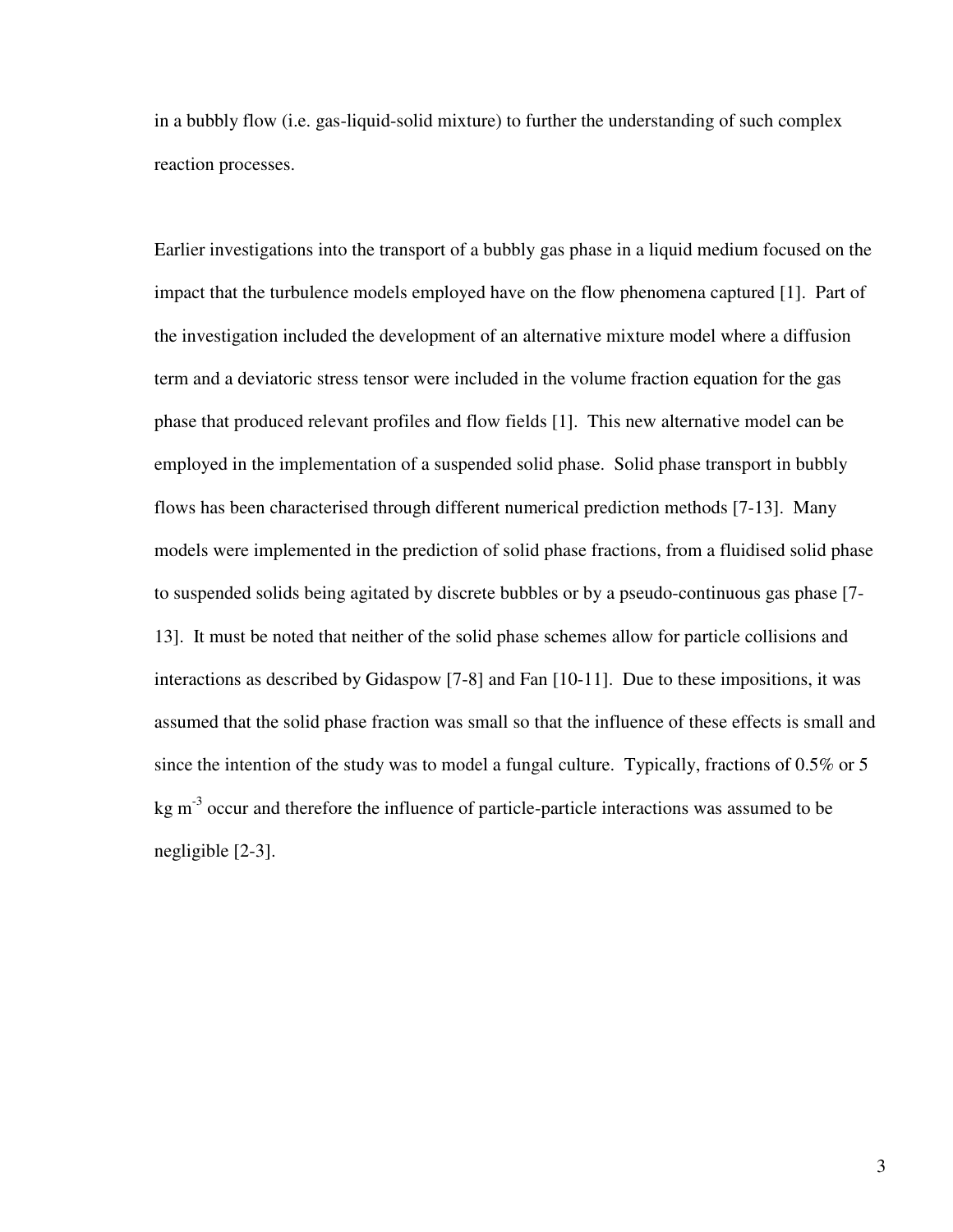## Mathematical Models

### Mixture Models

Earlier investigations into the transport of a bubbly gas phase in a liquid medium discuss the use of two mixture models [1]. The mixture models employed were based on the studies of Zuber and Findlay [14], Ishii et al. [15-16] and Manninen et al. [17] and are those examined in [1] (see Table 1 for the combinations of models employed for the specific cases). The only difference is the formulation of Ishii and Mishima's mixture viscosity [16], which is used in the scalar form of the mixture model presented in [1]. The relationship employed for the solid phase implementation of the mixture model is different, as  $\mu^*$  is equal to 1. For the gas-liquid mixture model,  $\mu^*$  took the form of a dimensionless ratio of the continuous and discrete phase viscosities. Also, note that particle interactions are ignored to reduce the model complexity (i.e. ignoring all bubble-bubble coalescence and breakup, bubble-solid collisions and solid-solid collisions).

#### Turbulence Transport Model

From previous investigations into the use of turbulence models when modelling buoyancy driven flows, it was determined that the Reynolds stress turbulence model provides the detail required to predict the turbulent interactions of the discrete phase with the continuous phase [1]. The exact Reynolds stress equation of turbulence transport was employed as a series of equations to enable closure of the unknown terms in the exact equation [1][18]. This includes the use of both the  $k$ - $\varepsilon$ turbulence [19] transport equations plus the effects of buoyancy, pressure, strain and any rotation.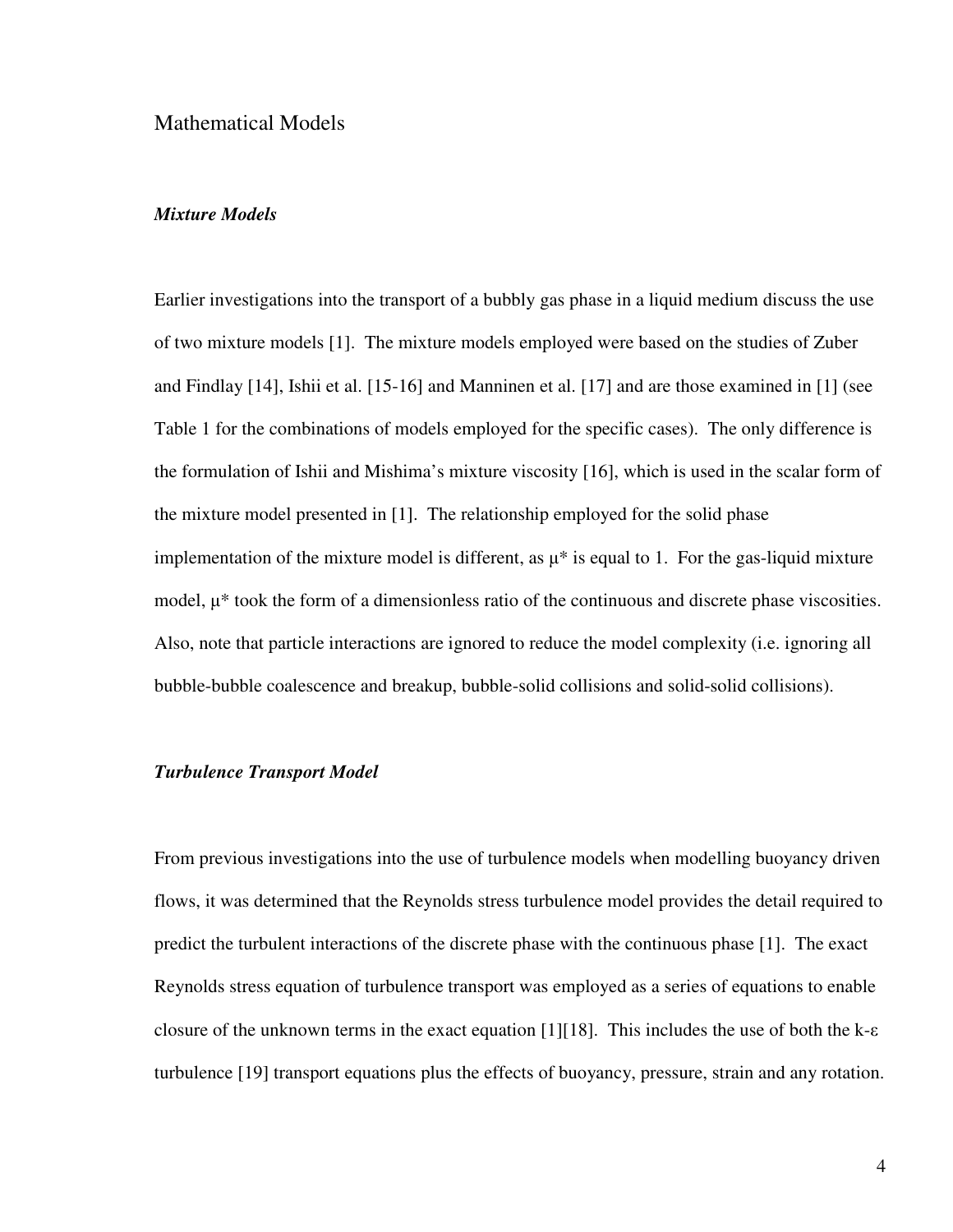# Model Application

Two meshed domains are employed to model solid-liquid and gas-liquid-solid flows that correspond to the dimensional ratios used in the previous gas-liquid simulations [1]. The wall conditions are applied to the left and right sides of the domain. A flow boundary inlet condition was applied to 80% of the diameter of the column and was used as the gas phase inlet, with conditions that include the volume fraction and the inlet velocity of the discrete phase modelled. For full gas-liquid-solid flow, the top boundary condition was a pressure-inlet condition that mimics the free surface of a liquid. When modelling the injection of the solid-liquid mixture for either of the two or three phase flow representations, the mixture was injected through the central 10% of the top boundary condition. Conditions of velocity and volume fraction were applied to this portion of the top boundary, though during this phase of the simulation the whole of the top boundary was defined in terms of a velocity-inlet condition. Note that when solid phase was injected into the domain the gas inlet boundary was defined as a wall condition, with the assumption of no liquid loss through the base of the column.

The physical properties of the fluids simulated include the density, the particle size and the viscosity of each phase. The respective densities for the gas, liquid and solid phases are 1.2 998.2 and 1080.2 kg m<sup>-3</sup>. The gas and liquid viscosities are  $1.8*10^{-5}$  and  $1.0*10^{-3}$  kg m<sup>-1</sup> s<sup>-1</sup>, though the impact of the solid phase on the mixture viscosity is treated differently for the different versions of the mixture model. The modified scalar equation form of the model employs Ishii and Mishima's viscosity formulation [16], whereas the algebraic slip mixture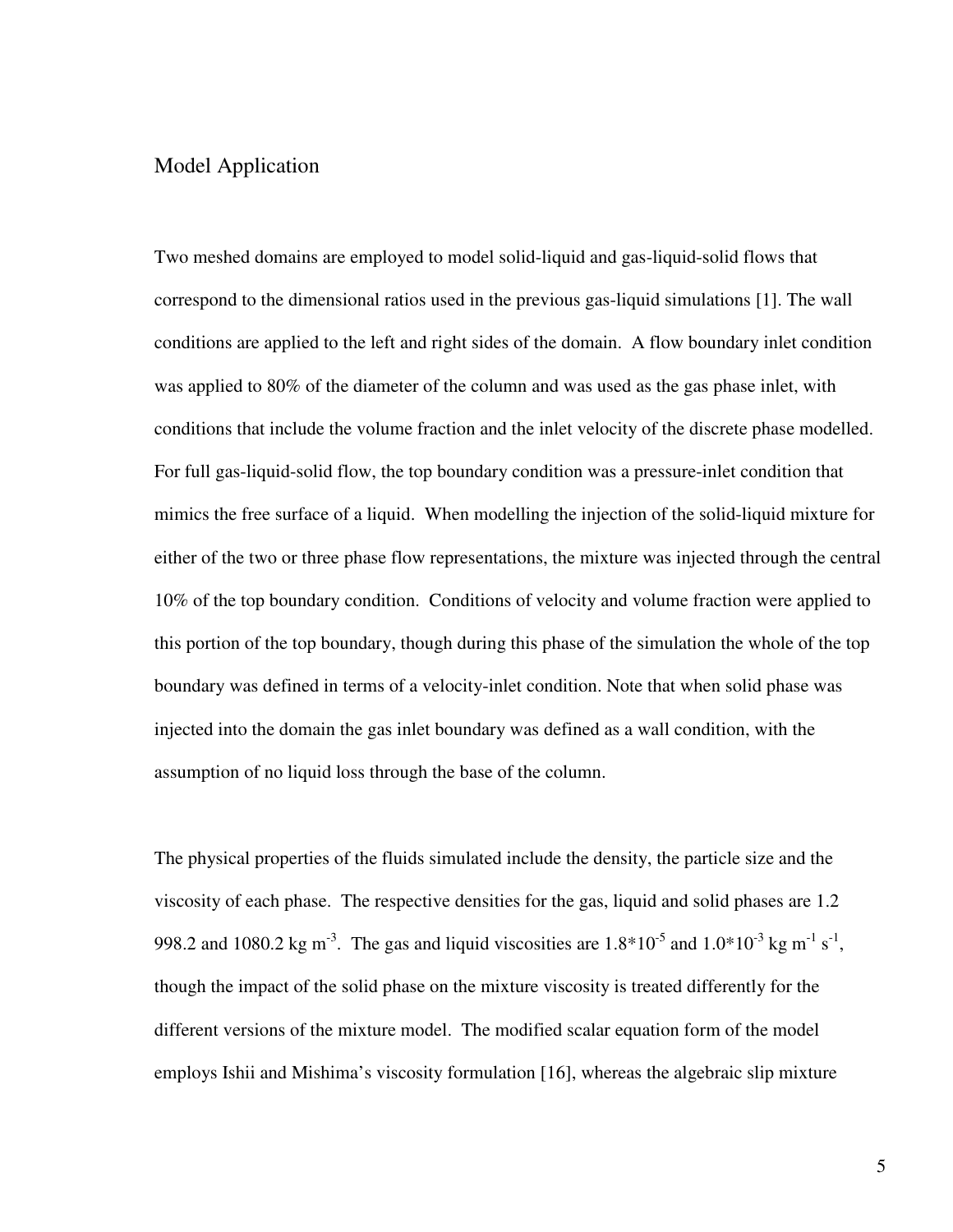model requires the viscosity to be defined as 1 kg  $m^{-1} s^{-1}$  (this is caused by the definition of the mixture phase in the flow solver). The particle size of the discrete phase is an important parameter, defining the magnitude of the buoyancy driven forces applied to the liquid phase; for the air phase this was 5 mm and for the solid phase this was 0.1mm, where it was assumed that the form of both types of particle were spherical. The discretization techniques and underrelaxation factor applied when modelling discrete phase transport remain unchanged from the gas-liquid flow cases in [1] and this applies to both of the discrete phases modelled for reasons of consistency.

### Solid-Liquid Flow

The aim of the solid-liquid flow test cases was to determine the effectiveness of either mixture model in capturing the motion of a suspended solid phase. The boundary conditions for the test cases were  $-0.1 \text{ m s}^1$  for the solid-liquid mixture velocity at the solid inlet (moving with the direction of gravity), where a solid phase fraction of 0.1 for both the SL1 and SL2 cases was taken (Table 1). The solid phase was injected for a period of 10 seconds at a time step of 0.1 seconds, consistent with earlier simulations [1]. This short injection period was followed by a further 190 seconds where the solid phase was allowed to drop to the base of the column.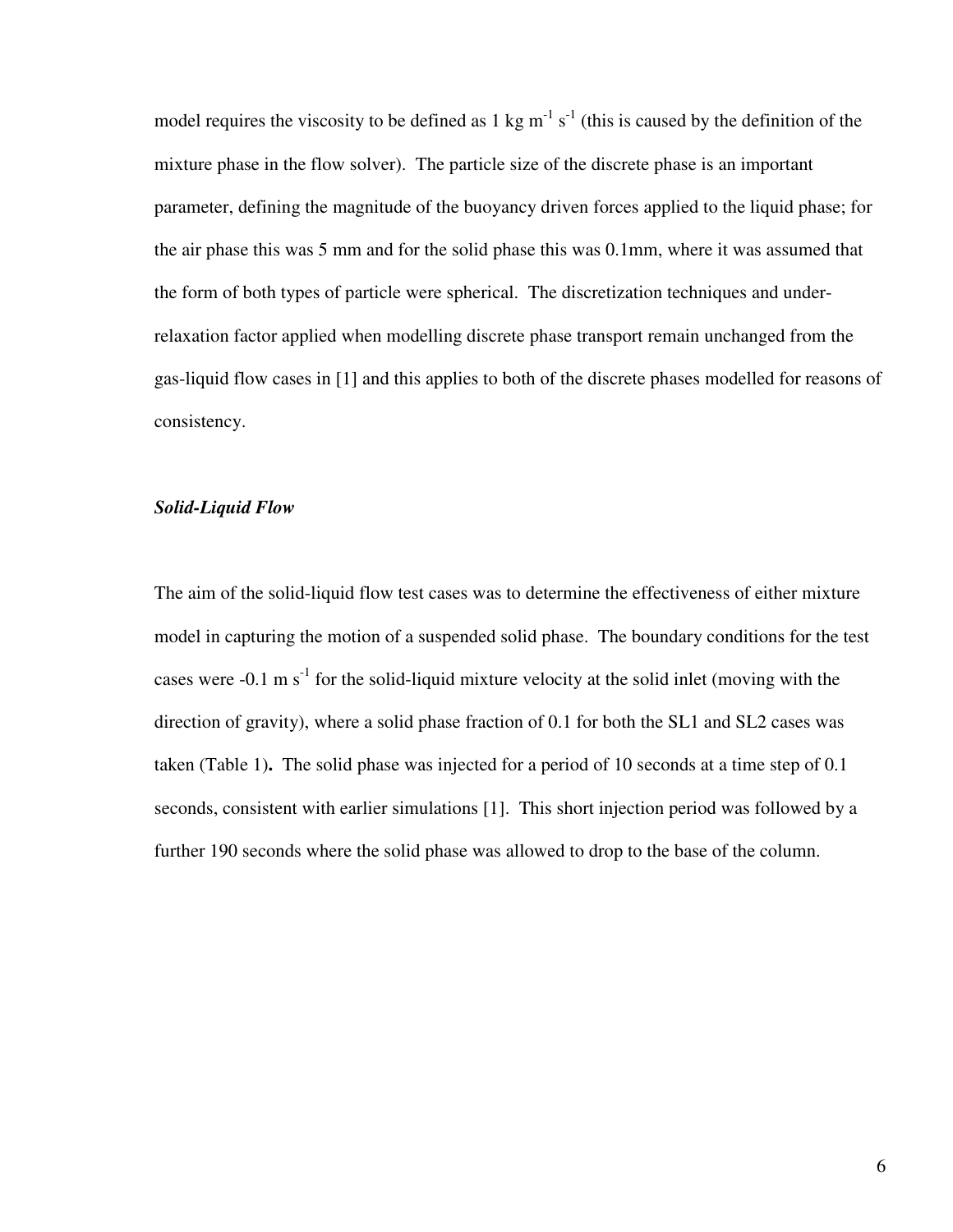#### Gas-Liquid-Solid Flow

Three cases were employed to cover three different combinations of the mixture models that describe gas-liquid-solid flow phenomena (see Table 1 for the specifications of the GLS1, GLS2 and GLS3 cases). During the first 10 s of the simulation, the solid phase was injected into the column through the solid inlet at a velocity of -0.1 m  $s^{-1}$  and solid phase fraction of 0.1 for both the scalar and algebraic slip mixture models [6][18] (a time-step size of 0.1 s was employed for each case [1]). This was similar to the solid-liquid simulations, except that 10 seconds after the solid phase injection was stopped, the gas phase injection starts. For comparison with the gasliquid flow cases in [1] the vertical velocity for the gas phase was defined as a superficial gas velocity of  $0.02 \text{ m s}^{-1}$  with the phase fractions set to 0.6 as a scalar flux for GLS1 and GLS3, while the gas phase fraction for GLS2 was specified as 1. The full gas-liquid-solid simulations were then solved for a further 1800 steps or 180 seconds of flow time.

### Results and Discussion

Comparison between experimental and simulated solid-liquid and gas-liquid-solid flow are difficult to achieve, as experimental data are provided on either velocity profiles [12], phase fraction profiles [8][13], [20] or contour plots [8-11][21-23]. It is apparent from [1] that the prediction of the gas phase fraction requires further refinement with the inclusion of coalescence and disruption models [24]. Consequently, we exploited the gas-liquid velocity profiles [1] to obtain a measure of the influence that the solid phase model has on the gas-liquid flow models. Therefore, to characterise the adequacy of multiphase flow models in capturing solid-liquid and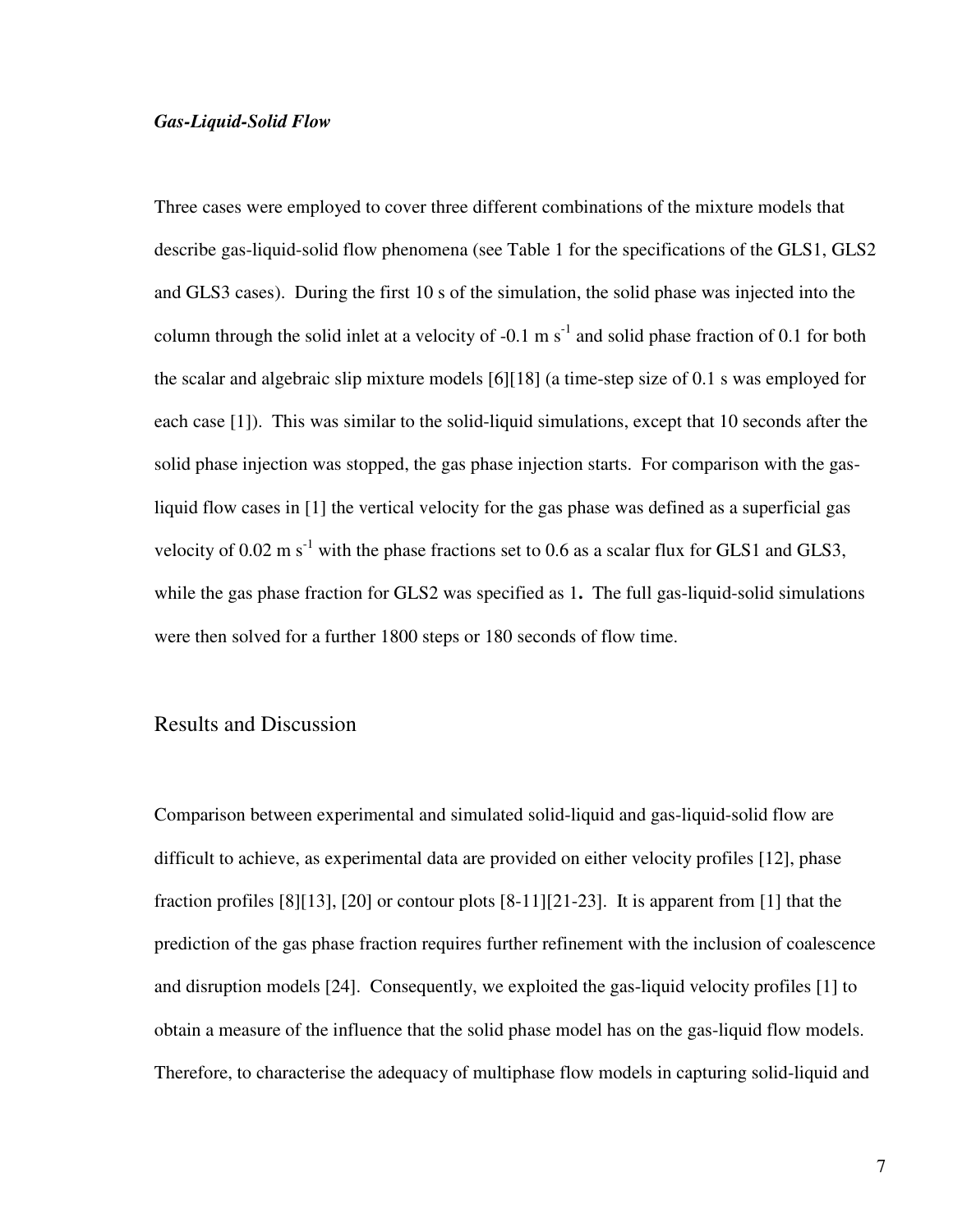gas-liquid-solid motion in bubble columns time series, flow profiles and field plots are employed in a manner similar to [1].

Before evaluating the gas-liquid-solid flow models, the relevance of both the solid-liquid cases is examined in Figs. 1 - 3. Fig. 1 depicts the transport of the solid phase in the SL1 and SL2 simulations as a solids fraction time series, where both of the series are characterised by two sharp peaks at approximately 25 s and approximately 40 s of simulation time, after which there is a gradual reduction in the fraction for the next 60 seconds. These peaks arise when the first part of the injected slug of solid particles passes the halfway point and the gradual reduction in the fraction is due to solid particles entrained in the wake of the initial slug.

Time-averaged profiles (Fig. 2) of the solid-liquid mixture phase vertical velocities are parabolic and show that the bulk of the flow is down the centre of the column and upwards at the walls. It is noted that both curves are asymmetric, with high velocities observed for the SL2 case at the right wall and in the bulk of downward flow. The unsteady injection process causes the development and dissipation of wake structures that leads to the asymmetries observed in both velocity profiles. Fig. 3 illustrates the velocity vector fields and solid fraction contours at 40 s of simulated time for both solid-liquid flows. These plots capture the development of turbulent vortices caused by the introduction of the slug and detail how these vortices influence the discrete phase transport as the solid disperses through the liquid phase. Concentrating on the difference it is obvious that the transport of the solid for the SL1 case is faster than for the SL2, but as there are no comparisons with detailed experimentation, it is difficult to determine which of the two models is the most accurate. Despite this lack of verification, the effects predicted by the models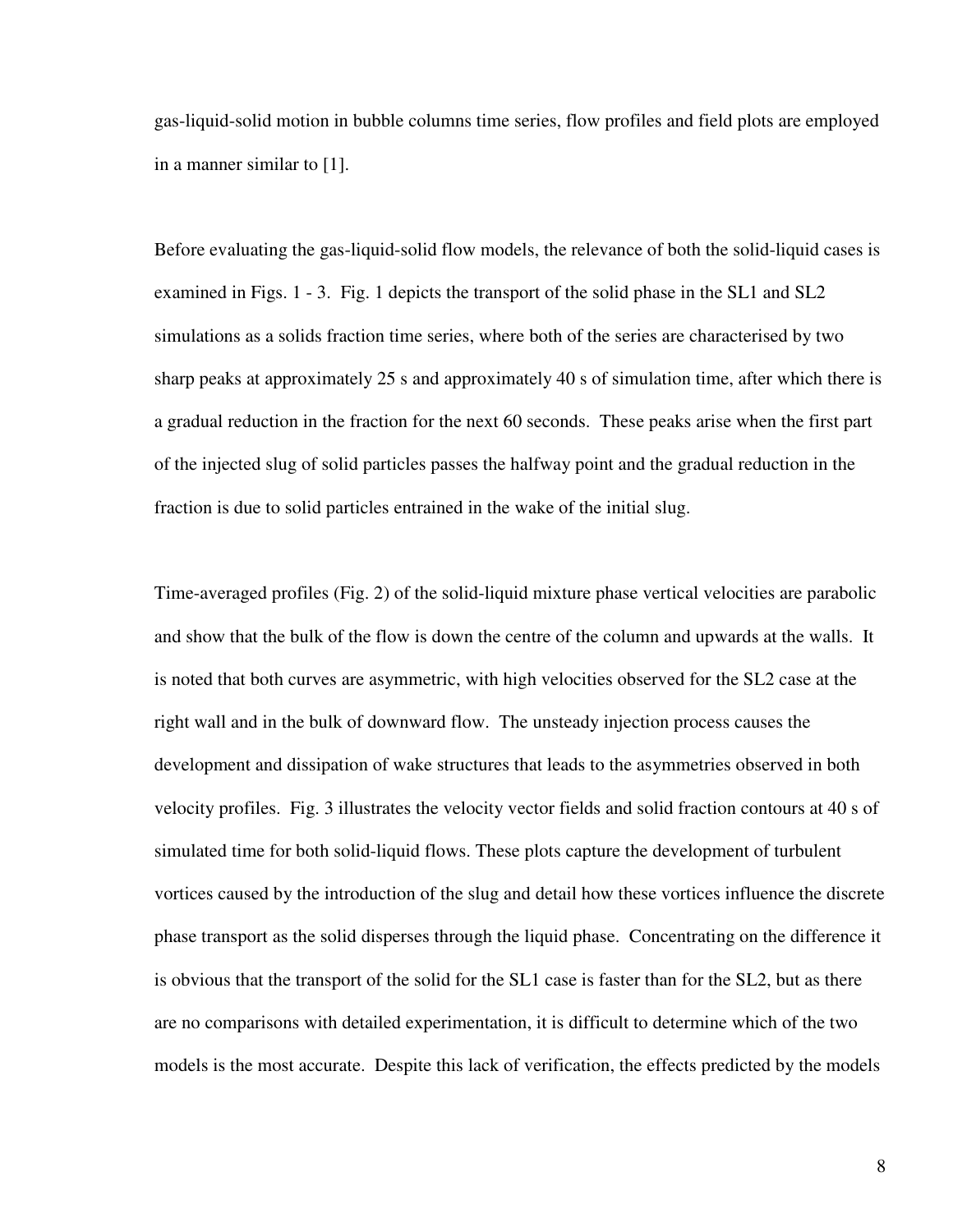show plausible characteristics of solid motion through a liquid medium even with the significant differences observed in Fig. 1 and Fig. 3.

The time series of the solids fraction for the GLS1, GLS2 and GLS3 cases in Fig. 4 show a similar increase (c.f. Fig. 1) in the solids fraction between 25 and 40 seconds of simulation time. The influence of the oscillating flow field generated by the gas phase motion was also observed in these series as the solids fraction fluctuated about an average value (except for the GLS1 simulation where the fraction gradually reduces with time). Note that there is a difference in the form of the GLS2 and GLS3 time-series, where the fluctuation in the hold-up is regular for the GLS2 series and is irregular for the GLS3 curve. This change in form is a result of the different solid phase representations employed (Table 1).

The profile plots in Fig. 5 portray the time-averaged vertical mixture velocity for the scalar equation form of the mixture model (from [1]) and for the GLS1, GLS2 and GLS3 cases. We note that the GLS1 and GLS2 cases are asymmetric while the GLS3 cases is symmetric with respect to the column centreline. Comparing the profile for the GLS3 case and the gas-liquid flow of [1], the profiles are similar, except that the GLS3 profile is  $0.02 - 0.03$  m s<sup>-1</sup> less than the gas-liquid simulation of [1]. The corresponding profiles for the gas phase hold-up (Fig. 6) also highlights the similarities between the gas-liquid flow [1] and GLS3 cases with a difference of 2%. Note that GLS1 profile is asymmetric and GLS2 curve has a parabolic profile with a flattened peak.

Fig. 7 depicts the volume fraction of the solid phase for all the solid-liquid and gas-liquid- solid cases. The SL1 and SL2 curves differ, with the fraction predicted by the SL1 model slightly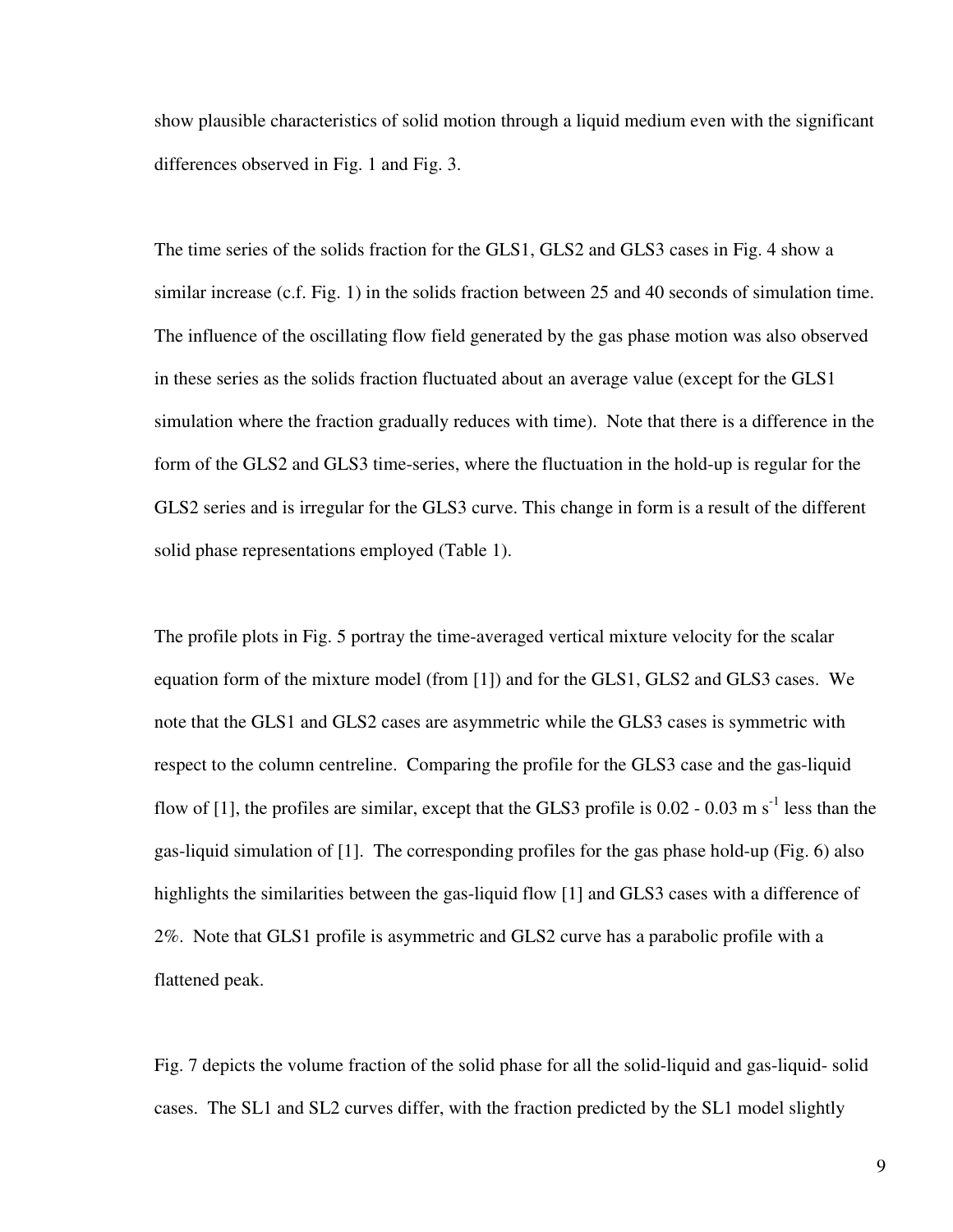greater than the SL2 case. The SL1 profile has two distinct regions corresponding to the wall and central sections of the domain where a constant increase in the fraction to the central section occurs. At this point the fraction becomes constant. The SL2 profile is flatter and similar in form to the gas fraction profiles except that the asymmetries observed in the velocity profile (Fig. 2) are also present with a bias to the left. The GLS1 case has a flat profile across the column at a very low solids fraction of 0.1 %. The solids fraction profiles for the GLS2 and GLS3 cases display a plug flow form with fractions in the range of 1 to 2 %.

Field plots of velocity vectors and the phase fraction contours of each discrete phase for the GLS1, GLS2 and GLS3 cases at 100 seconds of flow time are found in Figs. 8 - 10. The vector field plots for cases GLS1 to GLS3 in Figs. 8A - 10A are similar to the flow fields solved by the equivalent gas-liquid flow models of [1] and shows that the introduction of a solid phase transport model does not disrupt the flow of the gas phase through a bubble column. This is confirmed by the contours of the gas fraction, which also correspond to the structures depicted by the gas-liquid flow models in [1].

The solids fraction contours for all the three-phase models are different in structure and again are dependent on the volume fraction equation used. This determines how the velocity field for the liquid phase develops, as observed in the profile plots (Figs. 5 - 7). The GLS2 solids fraction contours as depicted in Fig. 9C show that the flow structure has an appreciable effect on the solid phase transport. By comparing the gas and solids fractions, we observe that the gas phase influences the location or regions where solid phase tends to congregate (i.e. a region where the gas fraction is low corresponds to regions where high solid phase fractions occur and vice versa).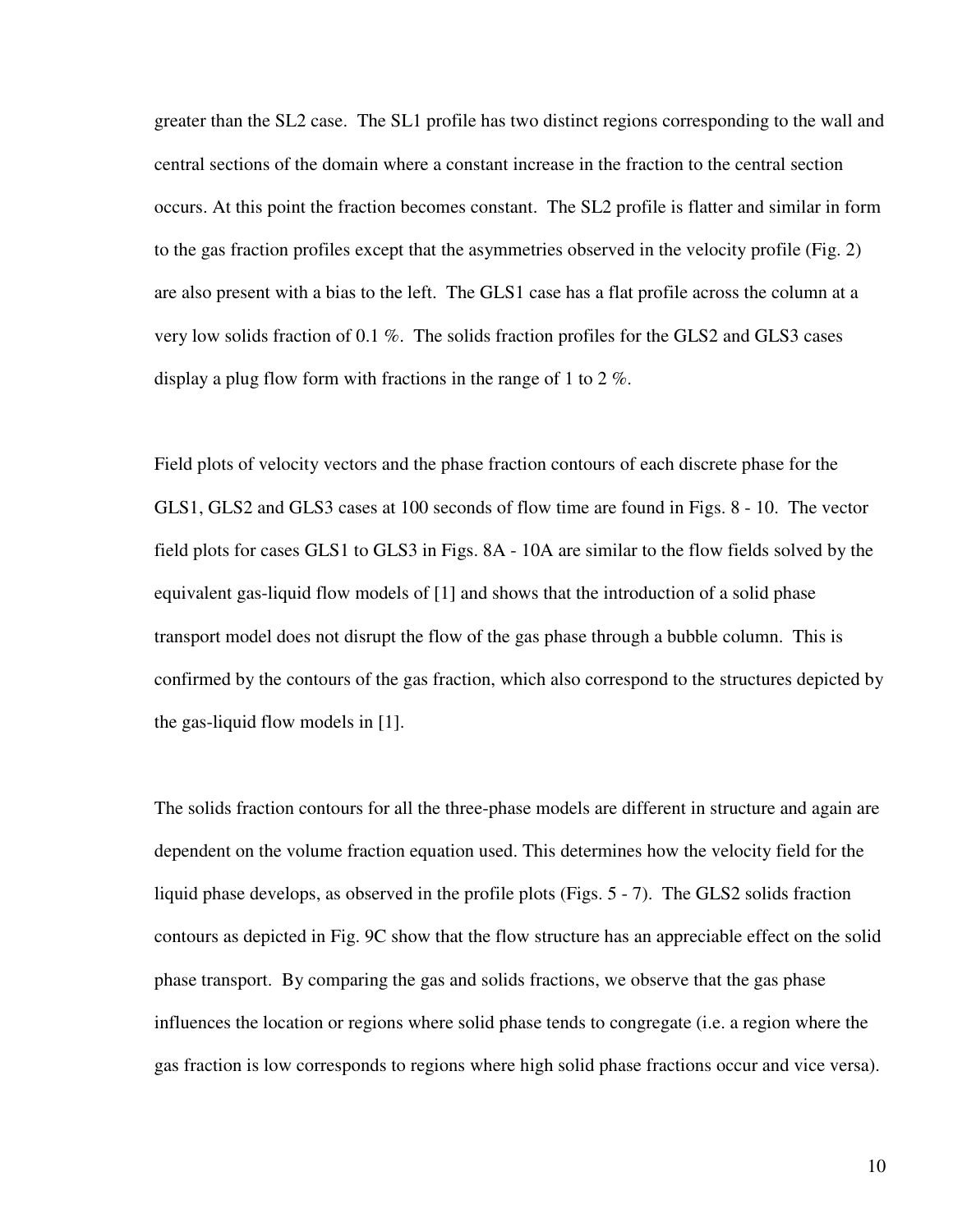The three-phase model that employed the scalar mixture model for both of the discrete phases (GLS3), displayed the greater relevance to reality by showing consistency with the earlier gasliquid simulations and the experimental investigations of Warsito [20]. However, further work is required to improve the models employed and this would include extending the transport equations to three-dimensional flow and the thorough comparison of the three-phase models with experimental data. Modifications to the multiphase models would include effects such as the coalescence and dispersion of bubbles, particle wake and wall interactions plus the influence of particle-particle interactions [7-8][10-11]. The use of an energy balance equation would determine the impact of internal energy on fluid flow derived from the motion of bubbles and solid particles, particularly when collisions occur [6].

## Acknowledgements

We would like to acknowledge the support of Inco-Copernicus Grant number ERB IC15-CT98- 0904 and Fluent Incorporated for enabling this work to be presented.

## Nomenclature

k = kinetic energy (m<sup>2</sup> s<sup>-2</sup>)

- $\varepsilon$ = rate of dissipation of turbulent energy ( $m^2$  s<sup>-2</sup>)
- $\mu^*$  = viscosity power function, different for gas (~0.4) and solid (1) phases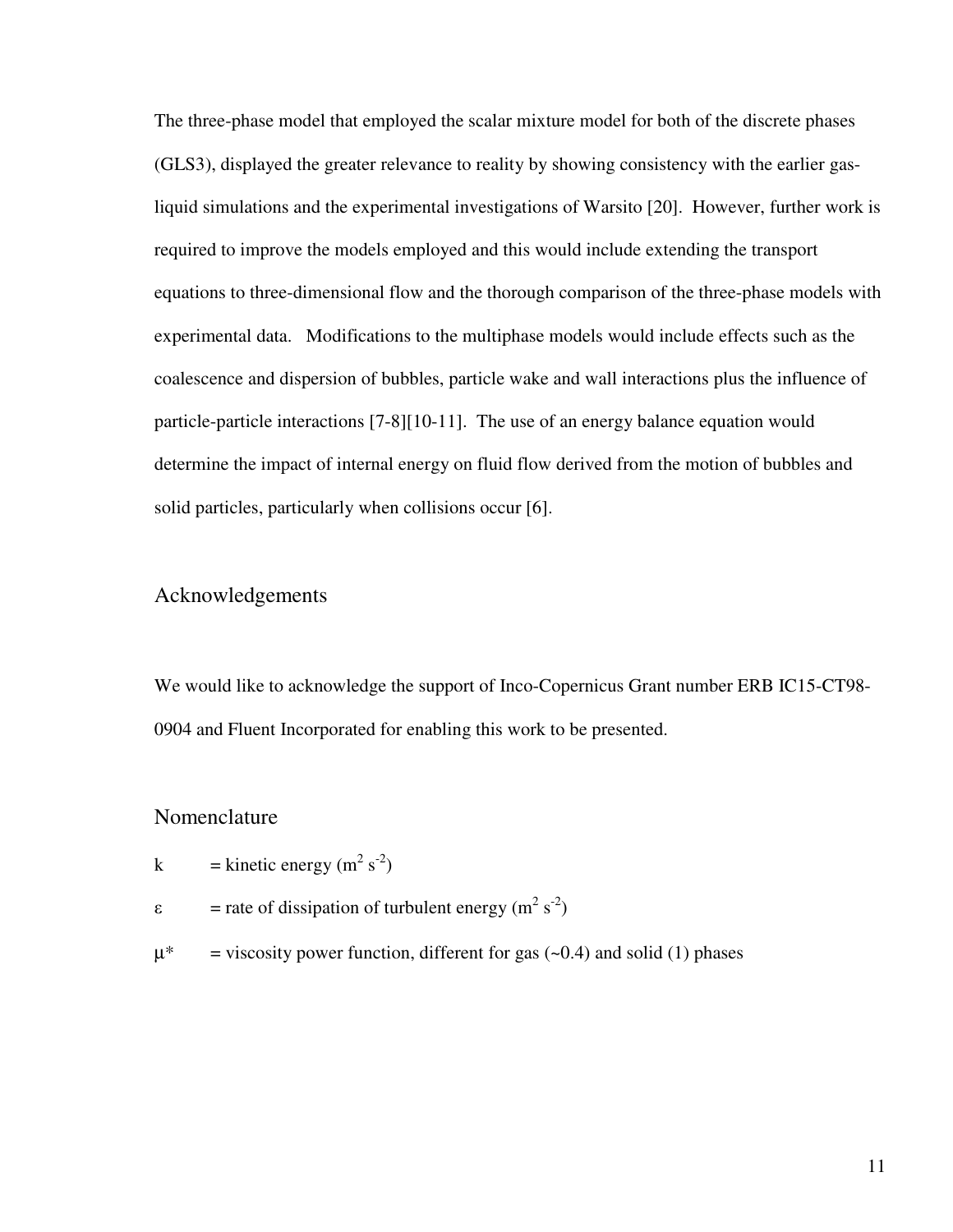# References

- [1] Cartland Glover, G. M., Generalis, S. C. The modelling of buoyancy driven flow in bubble columns (Submitted to in Chemical Engineering and Processing)
- [2] Bailey, J. E. and Ollis, D. F., Biochemical Engineering Fundamentals, McGraw-Hill, 1986, London, England
- [3] Chisti, M. Y., Airlift Bioreactors, Elsevier Science Publishers Ltd, 1989, London, England
- [4] Deckwer, W. -D., Bubble Column Reactors, Jon Wiley and Sons Ltd, Chichester, England, 1992
- [5] Joshi, J. B. Computational flow modelling and design of bubble column reactors, Chem. Eng. Sci. 56(20-21) (2001) 5893-5933
- [6] Fluent, Fluent Europe Ltd, Sheffield Airport Business Park, Europa Link, Sheffield S9 1XU (www.fluent.com)
- [7] Ding, J. and Gidaspow, D. A bubbling fluidization model using kinetic theory of granular flow, AICHE J. 36 (1990) 523-538
- [8] Wu, Y. X. and Gidaspow, D. Hydrodynamic simulation of methanol synthesis in gas-liquid slurry bubble column reactors, Chem. Eng. Sci. 55(3) (2000) 573-587
- [9] Padial, N. T., Vander Heyden, W. B., Rauenzahn, R. M. and Yarbro, S. L. Threedimensional simulation of a three-phase draft-tube bubble column, Chem. Eng. Sci. 55(16) (2000) 3261-3273
- [10] Li, Y., Yang, G. Q., Zhang, J. P. and Fan, L. S. Numerical studies of bubble formation dynamics in gas-liquid-solid fluidization at high pressure, Powder Tech. 116(2-3) (2001) 246-260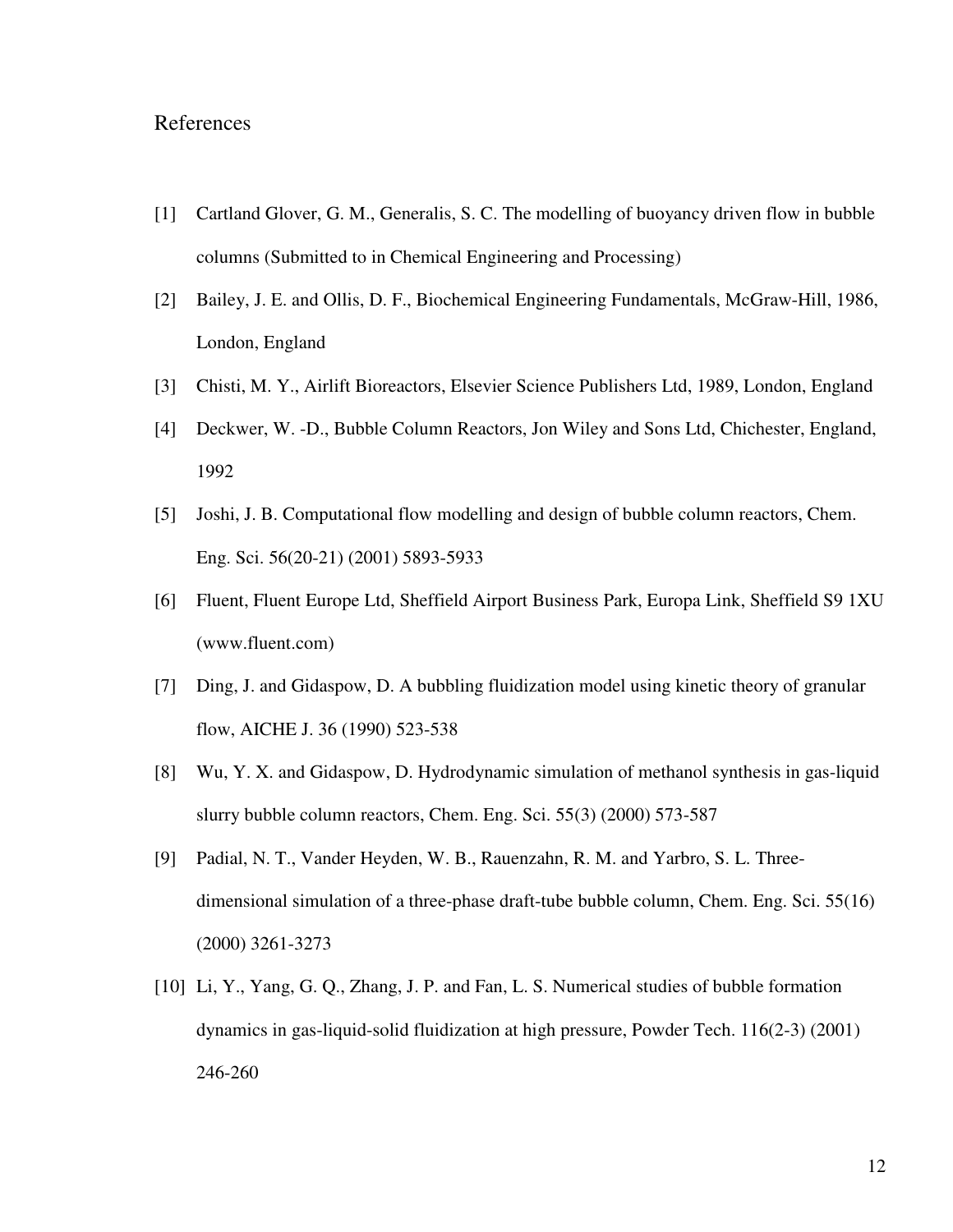- [11] Michele, V., Dziallas, H. Enss, J. and Hempel, D. C. Three-phase flow in bubble columns measurement and modelling, Proceedings of the Third European Congress in Chemical Engineering 26-28 June 2001
- [12] Mitra-Majumdar, D., Farouk, B., Shah, Y. T., Macken, N., and Oh, Y. K. Two- and threephase flows in bubble columns: numerical predictions and measurements, Ind. Eng. Chem. Res. 37 (1998) 2284-2292
- [13] Zuber, N. and Findlay, J. A. Average volumetric concentrations in two-phase flow systems, J. of Heat Transfer 87 (1965) 453-468
- [14] Ishii, M. and Zuber, N. Drag coefficient and relative velocity in bubbly, droplet and particulate flow, AIChE J. 25(5) (1979) 843-854
- [15] Ishii, M. and Mishima, K. Two-fluid model and hydrodynamic constitutive relations, Nuclear Eng. and Des. 82 (1984) 107-126
- [16] Manninen, M. Taivassalo V. and Kallio, S. On the mixture model for multiphase flow, VTT Publications 288 (1996) IBSN 951-38-4946-5
- [17] FLUENT 5 Users Guide, Fluent Incorporated, Centerra Park, 10 Cavendish Court, Lebanon, NH03766, USA, 1998
- [18] Launder, B. E. and Spalding, D. B., The numerical computation of turbulent flows, Computer Methods in Applied Mechanics and Engineering, 3 (1974) 269-289
- [19] Warsito, Ohkawa, M., Maezawa, A. and Uchida, S. Flow structure and phase distributions in a slurry bubble column, Chem. Eng. Sci. 52 (21-22) (1997) 3941-3947
- [20] Warsito, Ohkawa, M., Kawata, N. and Uchida, S. Cross-sectional distributions of gas and solid holdups in slurry bubble column investigated by ultrasonic computed tomography, Chem. Eng. Sci. 54(21) (1999) 4711-4728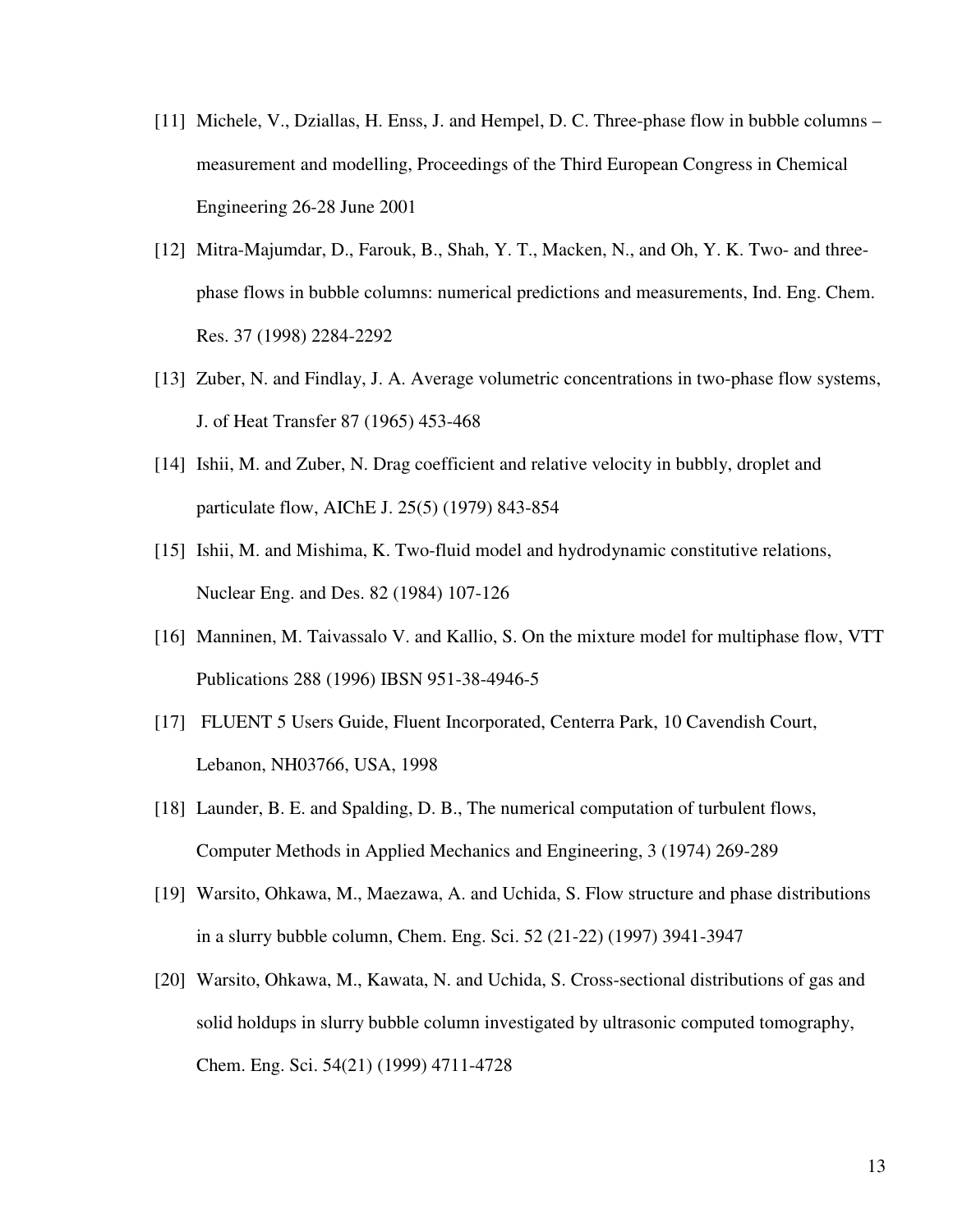- [21] Warsito, W. and Fan, L.-S. Measurement of real-time flow structures in gas-liquid and Gasliquid-solid flow systems using electrical capacitance tomography (ECT), Chem. Eng. Sci. 56(21-22) (2001) 6455 –6462
- [22] Utomo, M. B., Warsito, W., Sakai, T. and Uchida S. Analysis of distributions of gas and  $TiO<sub>2</sub>$  particles in slurry bubble column using ultrasonic computed tomography, Chem. Eng. Sci. 56(21-22) (2001) 6073 –6079
- [23] Prince, M. J. and Blanch, H. W. Bubble coalescence and break-up in air-sparged bubble columns AIChE J. 36(10) (1990) 1485-1499

Figures and Tables

Fig. 1. Times series of the solid phase volume fraction (-) at a height of 0.5 m from the base of the column on the column centreline for the simulations involving the solid-liquid simulations;  $SL1: \longrightarrow SL2: \dots$ ;

Fig. 2. Profile across the width of the column of the time-averaged vertical mixture phase velocity (m s<sup>-1</sup>) at a height of 0.5 m from the base of the column involving the solid-liquid simulations; SL1:  $\boxminus$ ; SL2:  $\diamondsuit$ ;

Fig. 3. SL1 and SL2 field plots at 40 seconds where the velocity vectors scale is from 0 m  $s^{-1}$  for small vectors to 0.1 m  $s^{-1}$  for large vectors and the solid fraction contour scale is from 0 for black contours to 0.05 for light grey contours; A: SL1 velocity vectors; B: SL1 solid fraction contours; C: SL2 velocity vectors; D: SL2 solid fraction contours;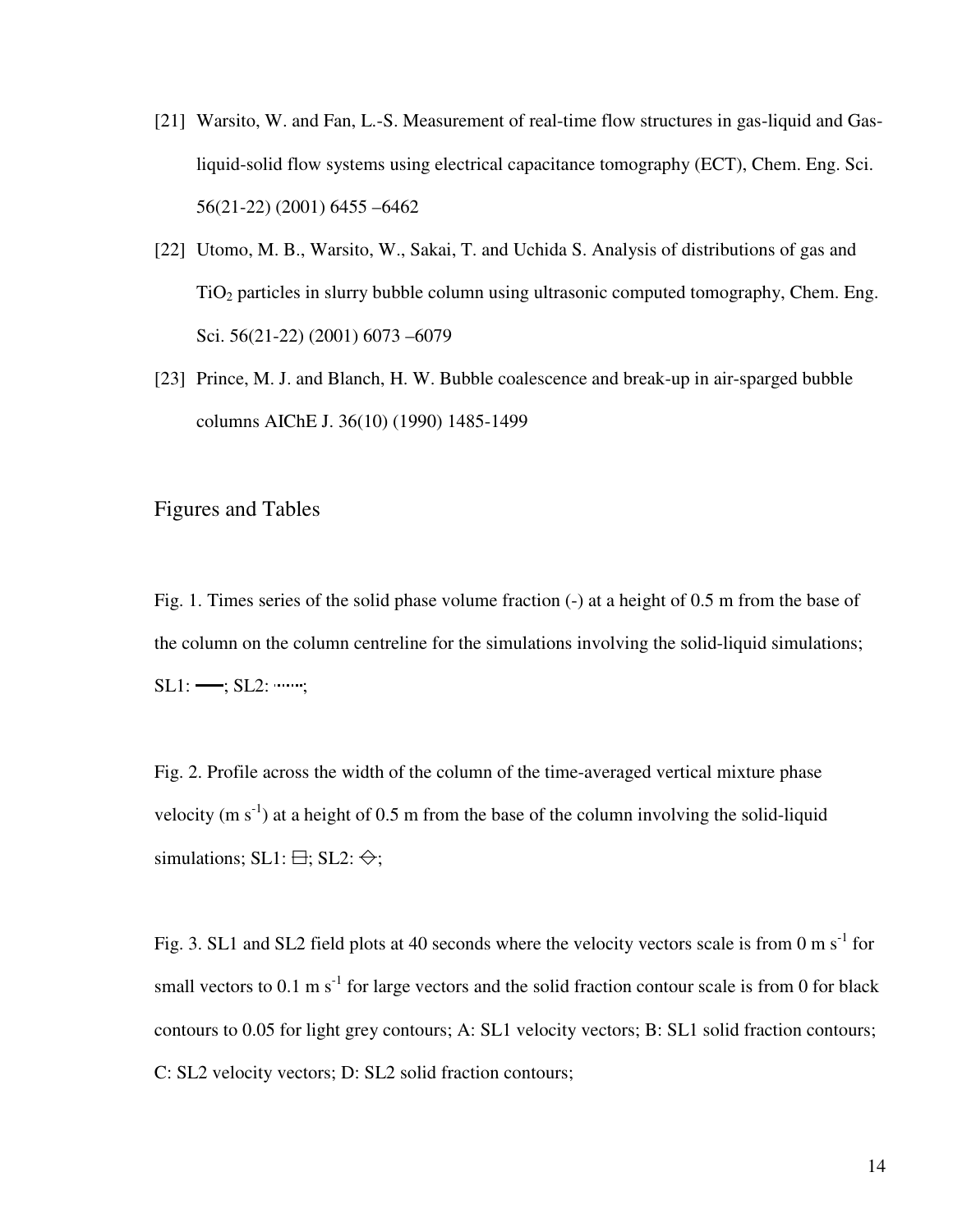Fig. 4. Times series of the solid phase volume fraction (-) at a height of 0.5 m from the base of the column on the column centreline for the simulations involving the gas-liquid-solid simulations; GLS1: -; GLS2: ----; GLS3: ........;

Fig. 5. Profile of the time-averaged vertical mixture phase velocity (m  $s^{-1}$ ) across the width of the column at a height of 0.5 m from the base of the column involving the gas-liquid and gas-liquidsolid simulations; GL2:  $\leftrightarrow$ ; GLS1:  $\triangle$ ; GLS2:  $\ominus$ ; GLS3:  $\star$ ;

Fig. 6. Profile of the time-averaged gas phase volume fraction (-) across the width of the column at a height of 0.5 m from the base of the column involving gas-liquid and gas-liquid-solid simulations; GL2:  $\leftrightarrow$ ; GLS1:  $\triangle$ ; GLS2:  $\ominus$ ; GLS3:  $\star$ ;

Fig. 7. Profile of the time-averaged solid phase volume fraction (-) across the width of the column at a height of 0.5 m from the base of the column involving the solid-liquid and gasliquid-solid simulations; SL1:  $\oplus$ ; SL2:  $\leftrightarrow$ ; GLS1:  $\triangle$ ; GLS2:  $\ominus$ ; GLS3:  $\star$ ;

Fig. 8. GLS1 field plots at 100 seconds; A: Vectors of mixture velocity magnitude (m  $s^{-1}$ ) for the 5:1 two-dimensional plane mesh; Scale is from 0 (small black vectors) to 0.5 m  $s^{-1}$  (large light grey vectors); B: Contours of gas phase volume fraction (-) for the 5:1 two-dimensional plane mesh; Scale is from 0 (black) to 0.25 (light grey); C: Contours of solid phase volume fraction (-) for the 5:1 two-dimensional plane mesh; Scale is from 0 (black) to 0.001 (light grey);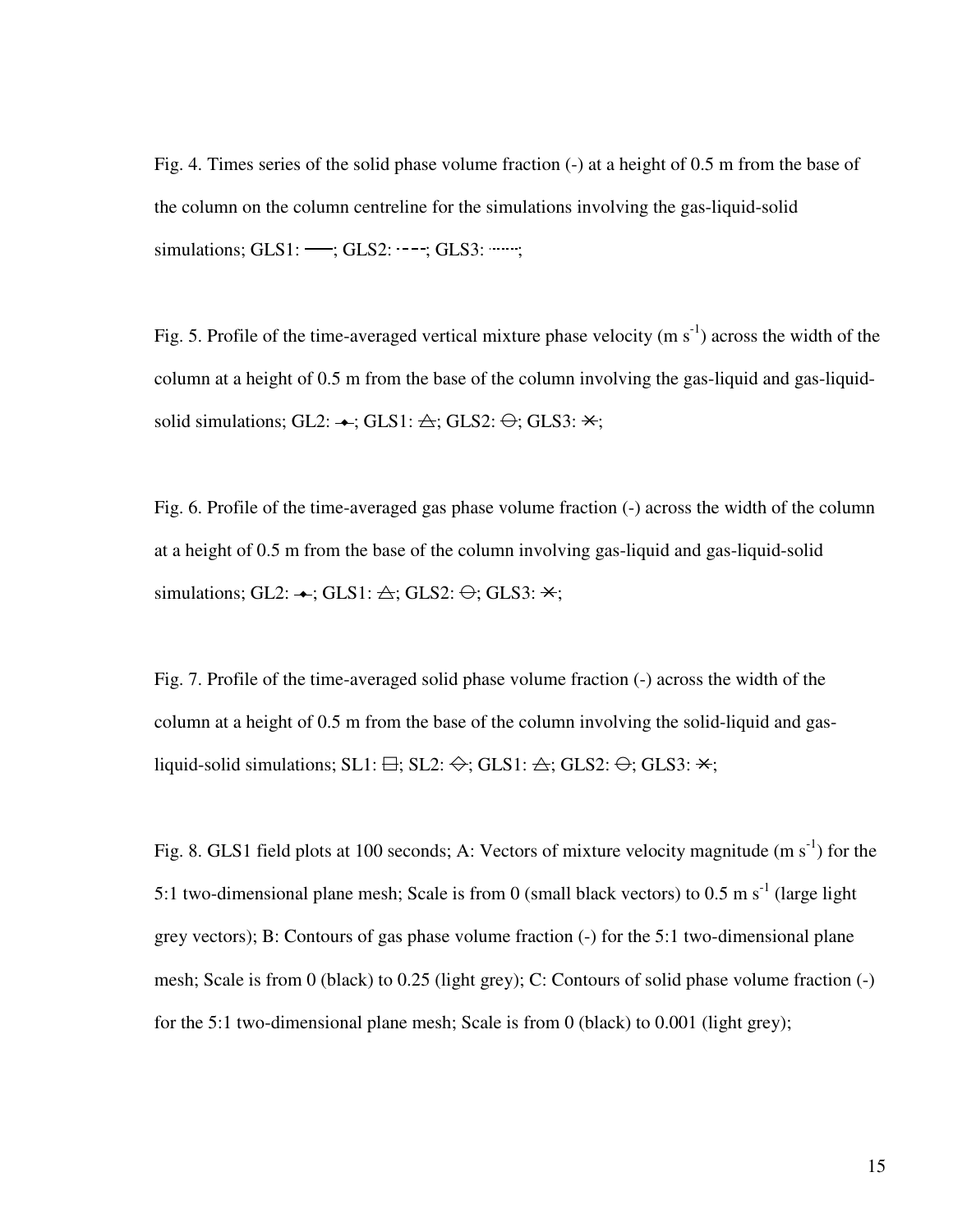Fig. 9. GLS2 field plots at 100 seconds; A: Vectors of mixture velocity magnitude  $(m s<sup>-1</sup>)$  for the 5:1 two-dimensional plane mesh; Scale is from 0 (small black vectors) to 0.9 m  $s^{-1}$  (large light grey vectors); B: Contours of gas phase volume fraction (-) for the 5:1 two-dimensional plane mesh; Scale is from 0 (black) to 0.15 (light grey); C: Contours of solid phase volume fraction (-) for the 5:1 two-dimensional plane mesh; Scale is from 0 (black) to 0.05 (light grey);

Fig. 10. GLS3 field plots at 100 seconds; A: Vectors of mixture velocity magnitude  $(m s<sup>-1</sup>)$  for the 5:1 two-dimensional plane mesh; Scale is from 0 (small black vectors) to 0.5 m  $s^{-1}$  (large light grey vectors); B: Contours of gas phase volume fraction (-) for the 5:1 two-dimensional plane mesh; Scale is from 0 (black) to 0.5 (light grey); C: Contours of solid phase volume fraction (-) for the 5:1 two-dimensional plane mesh; Scale is from 0 (black) to 0.05 (light grey);

Table 1 Application of the mixture model to two and three-phase flows, where the velocity is an inlet condition through either the top or bottom surfaces.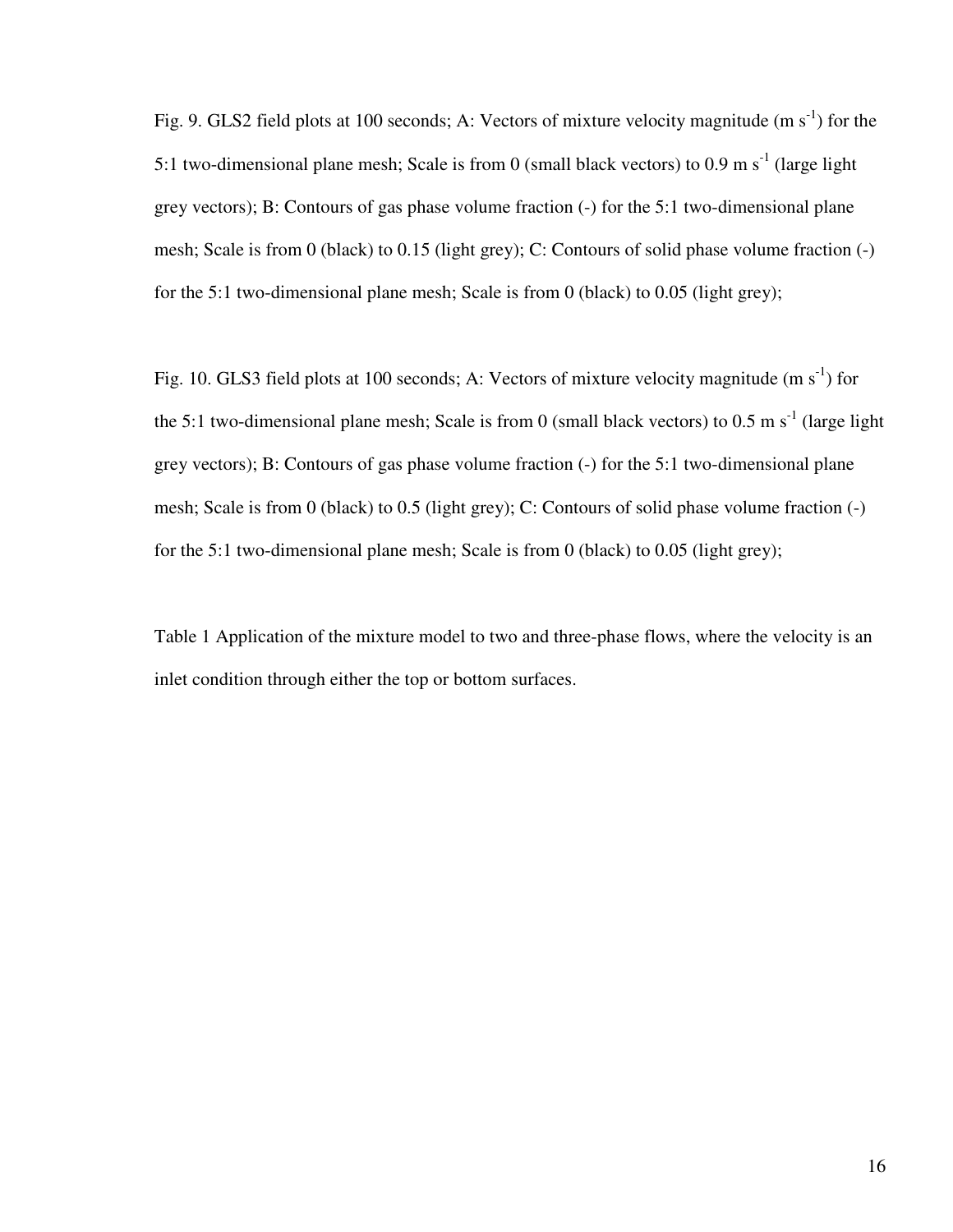

Fig. 1.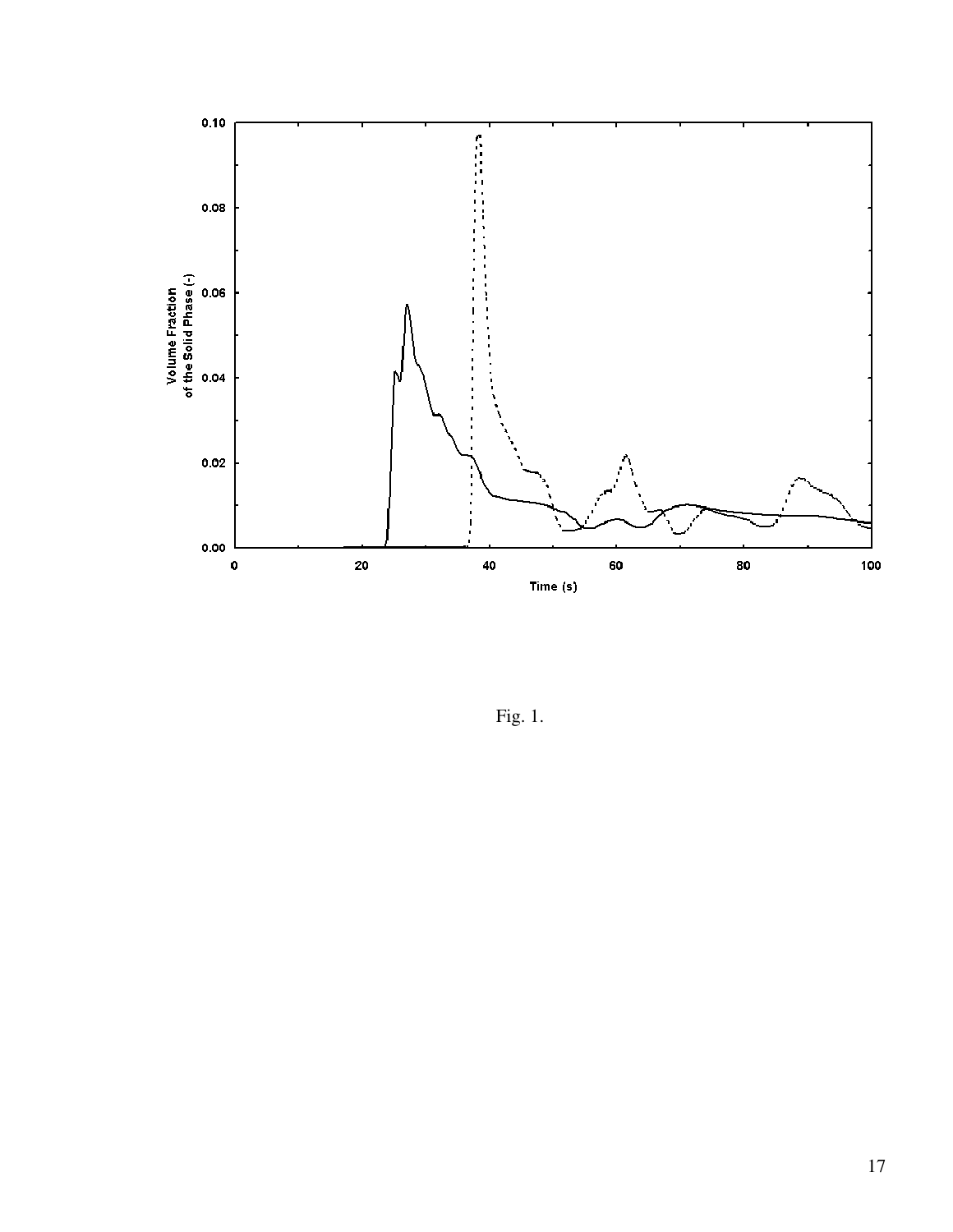

Fig. 2.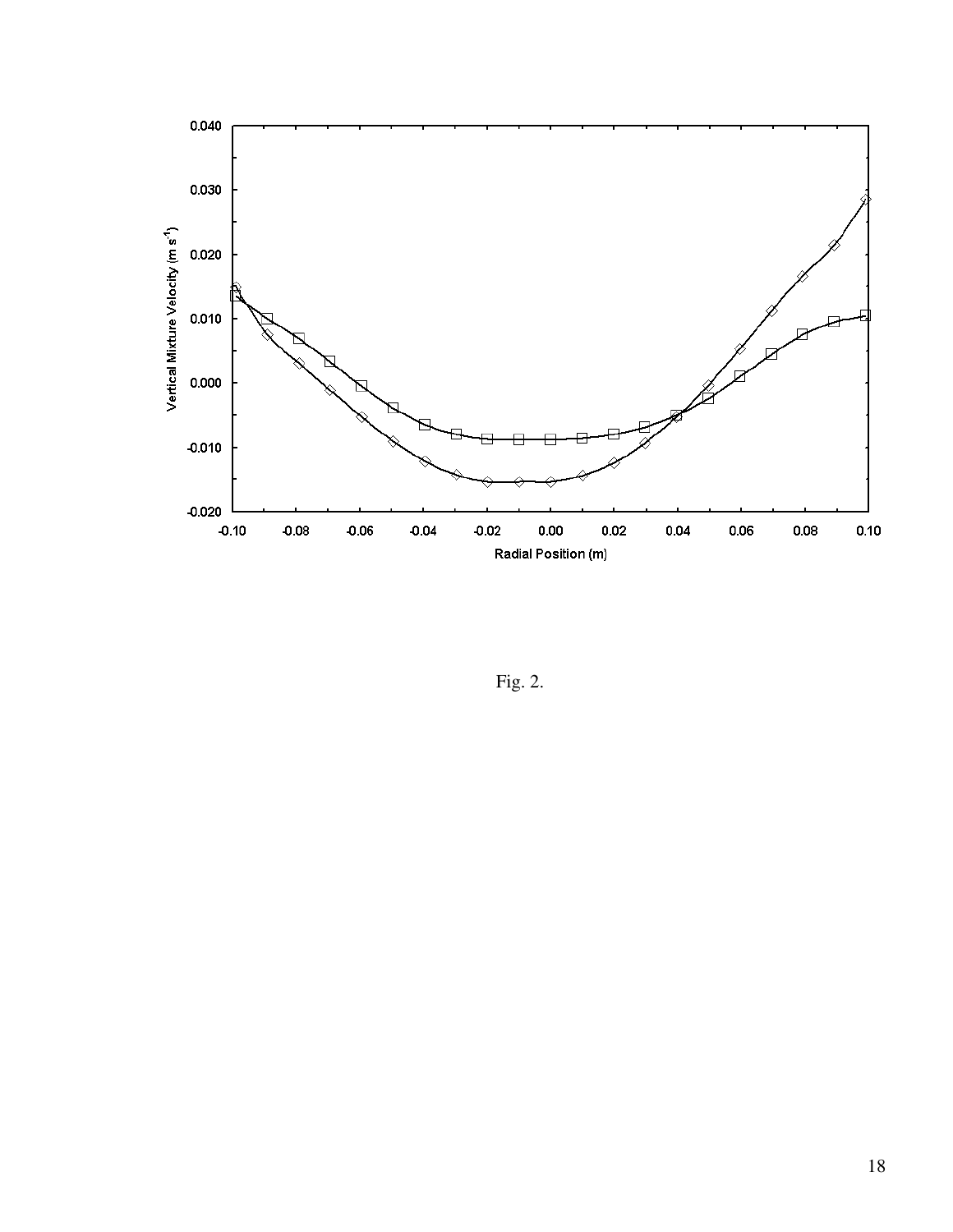

Fig. 3.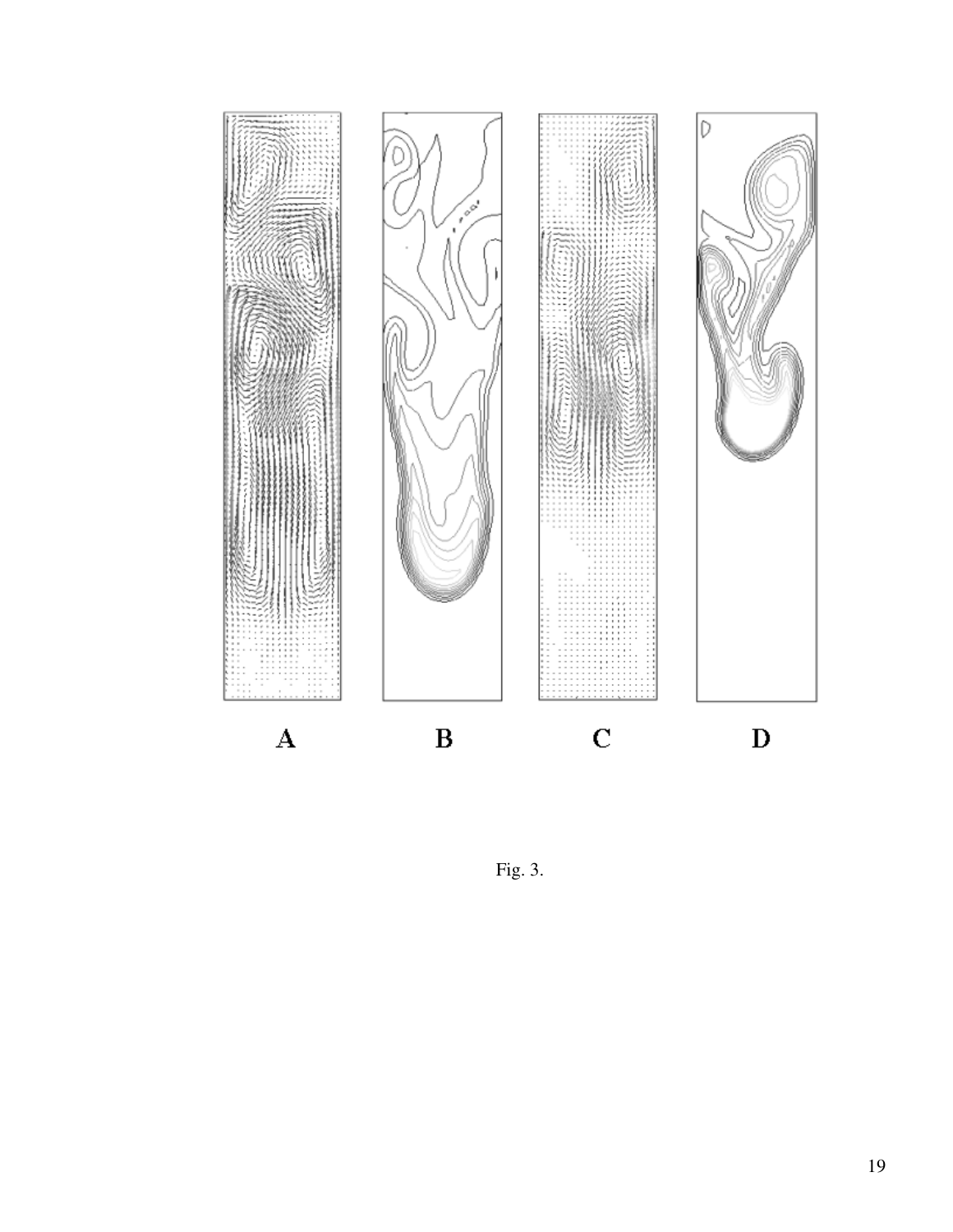

Fig. 4.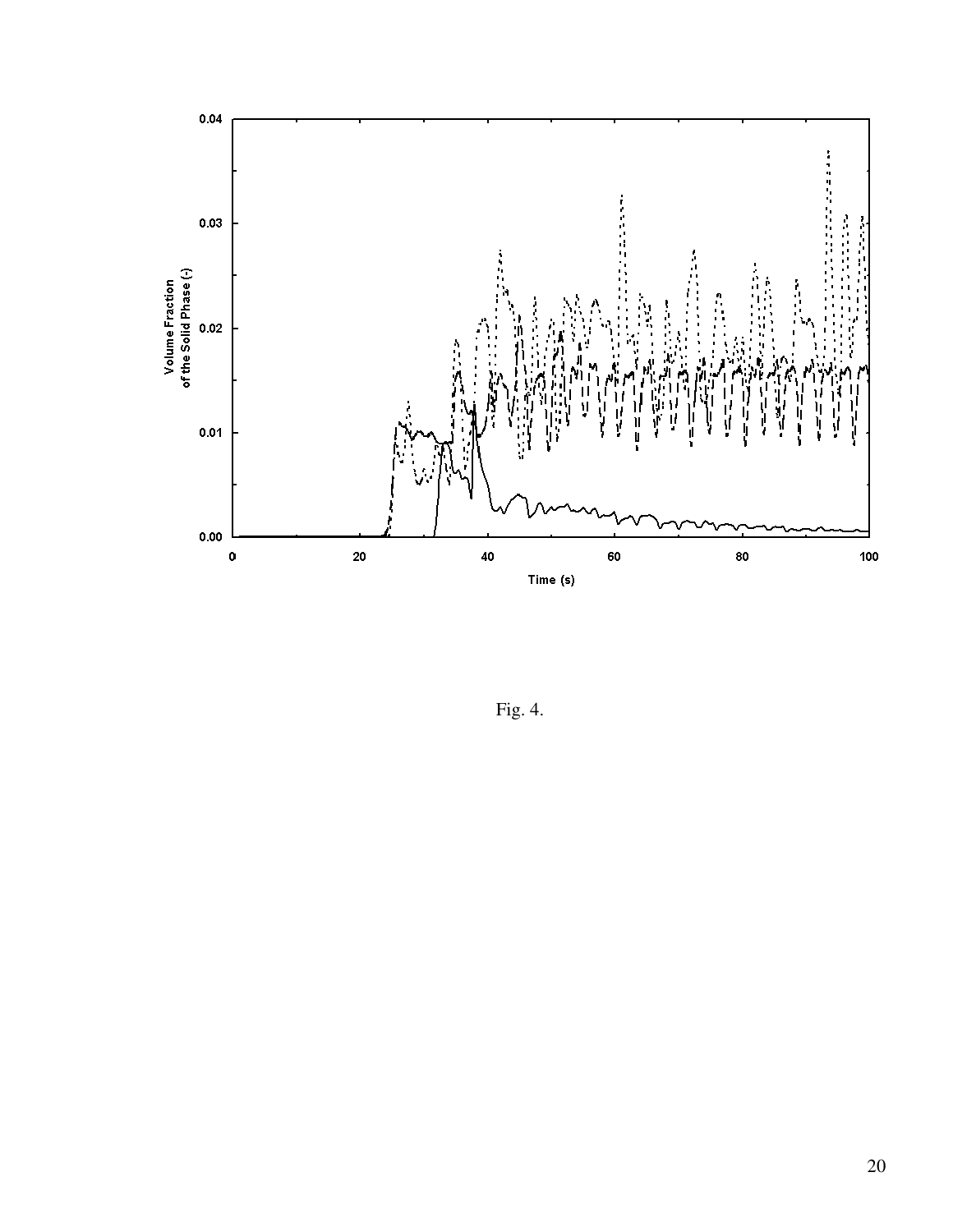

Fig. 5.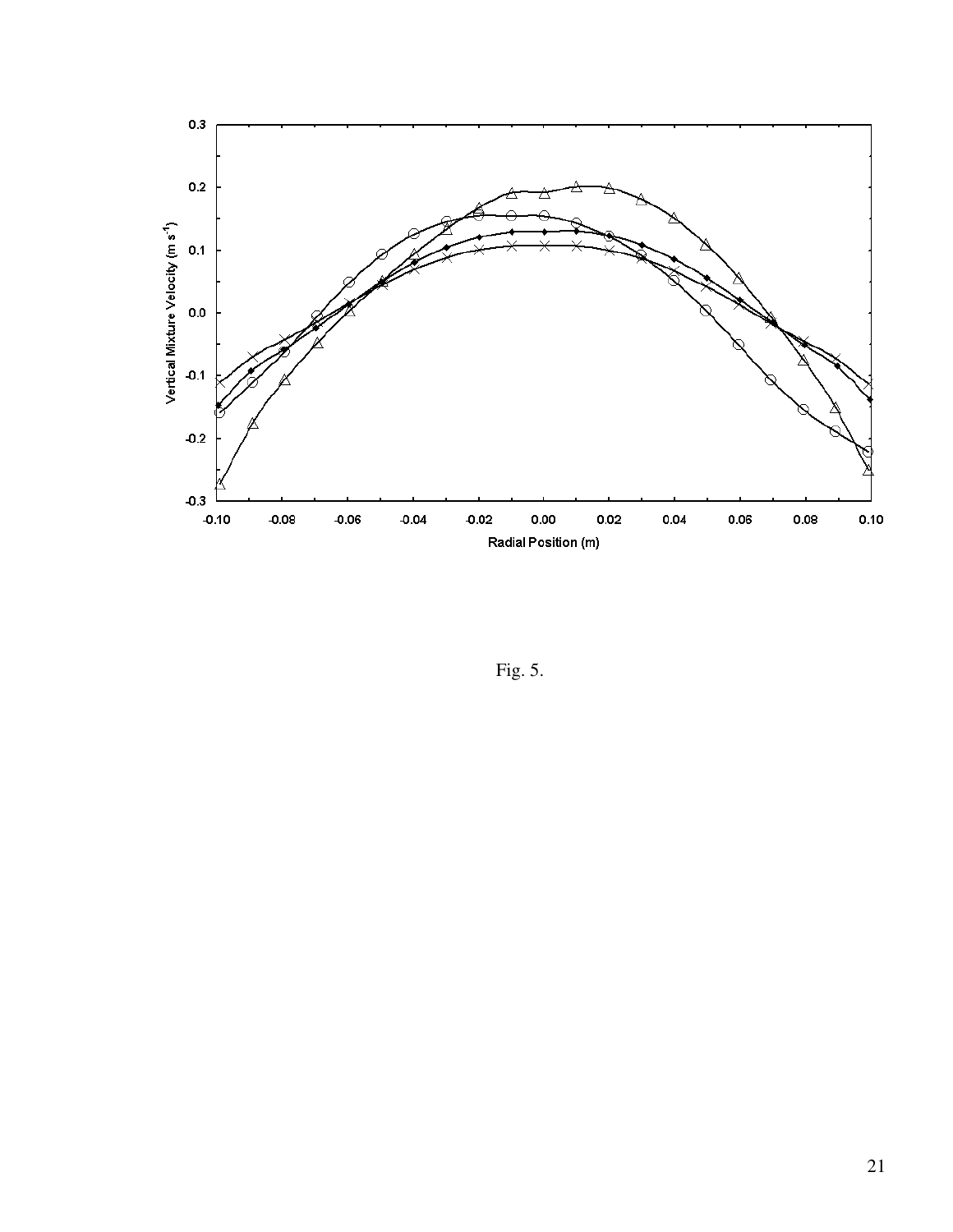

Fig. 6.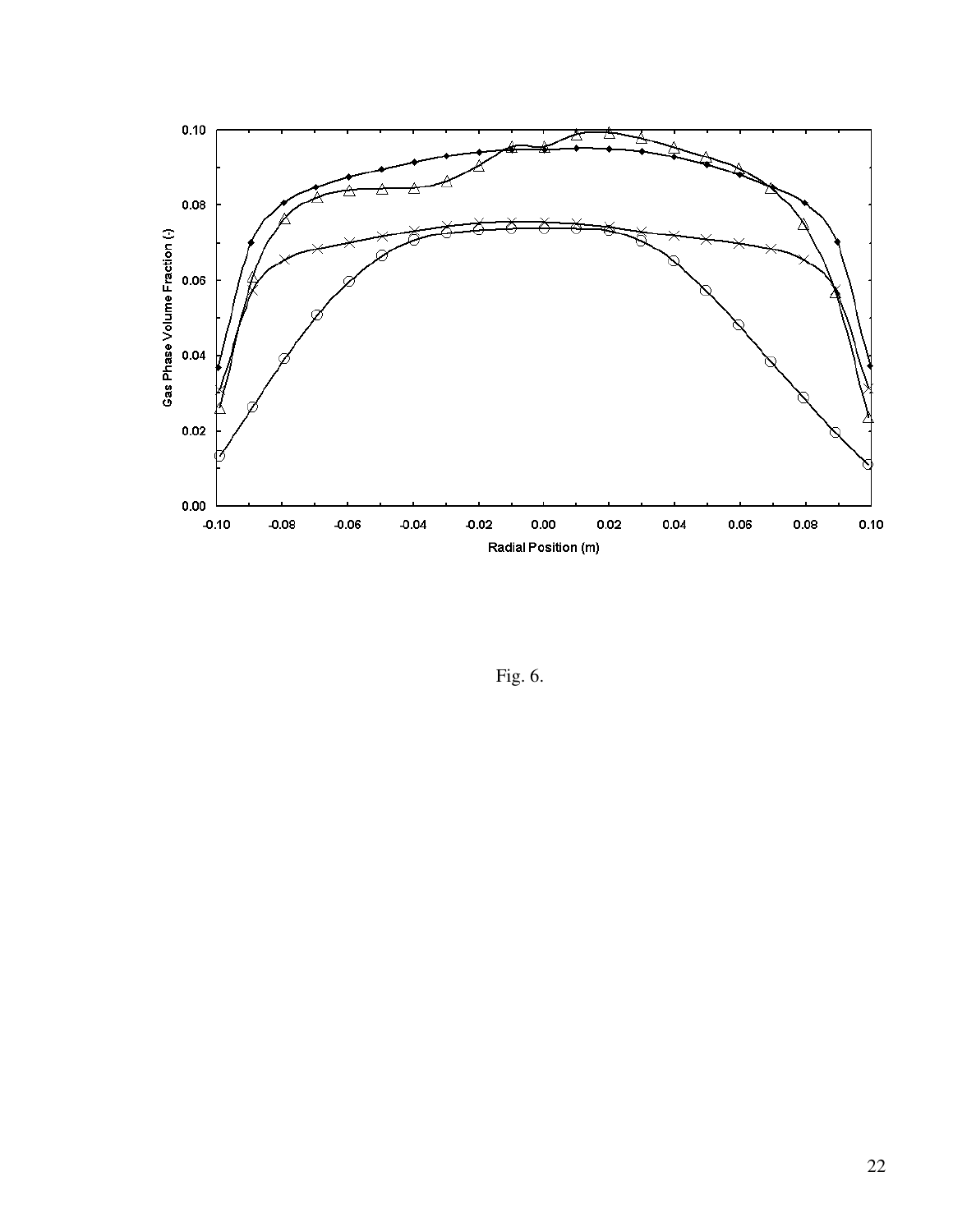

Fig. 7.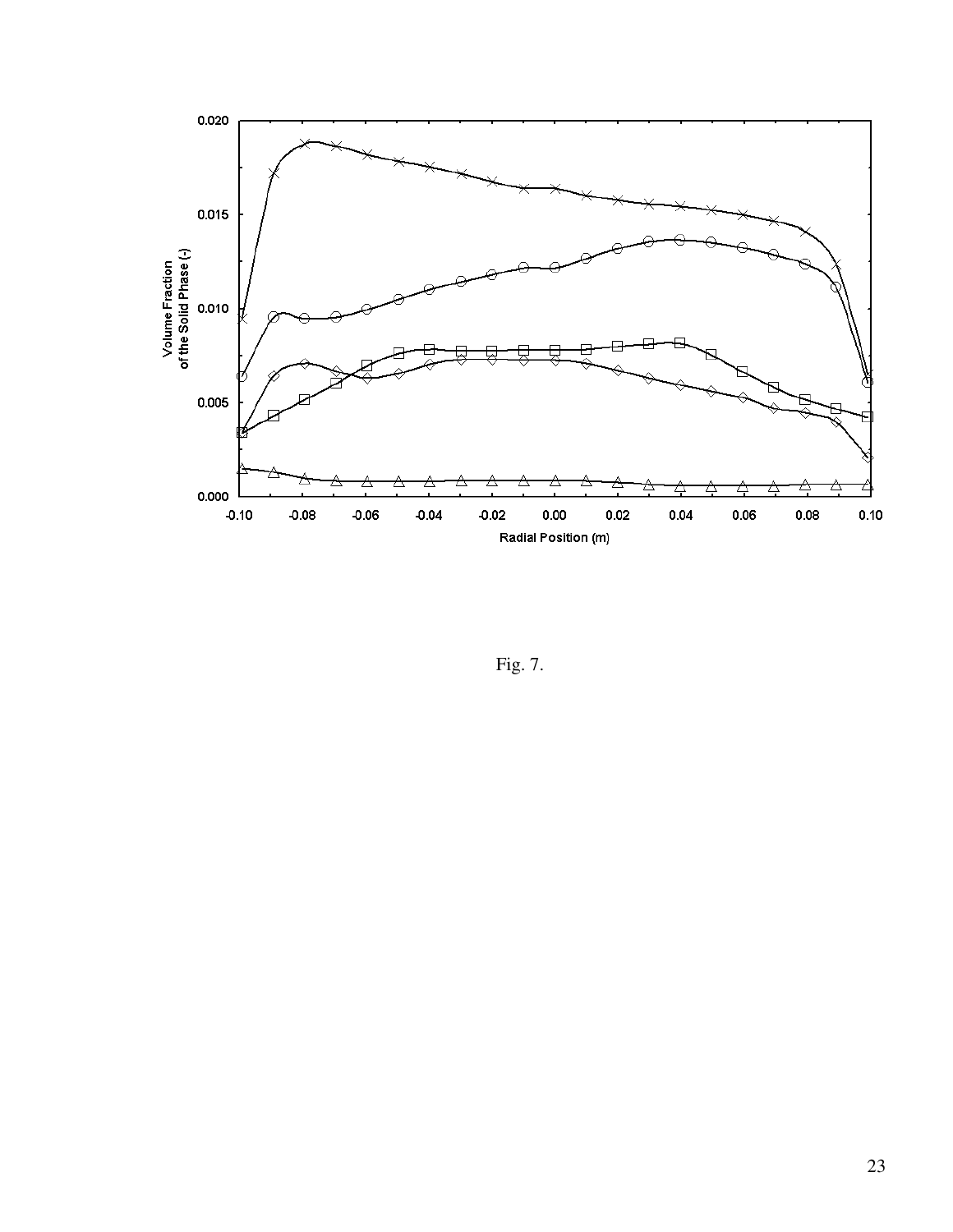

Fig. 8.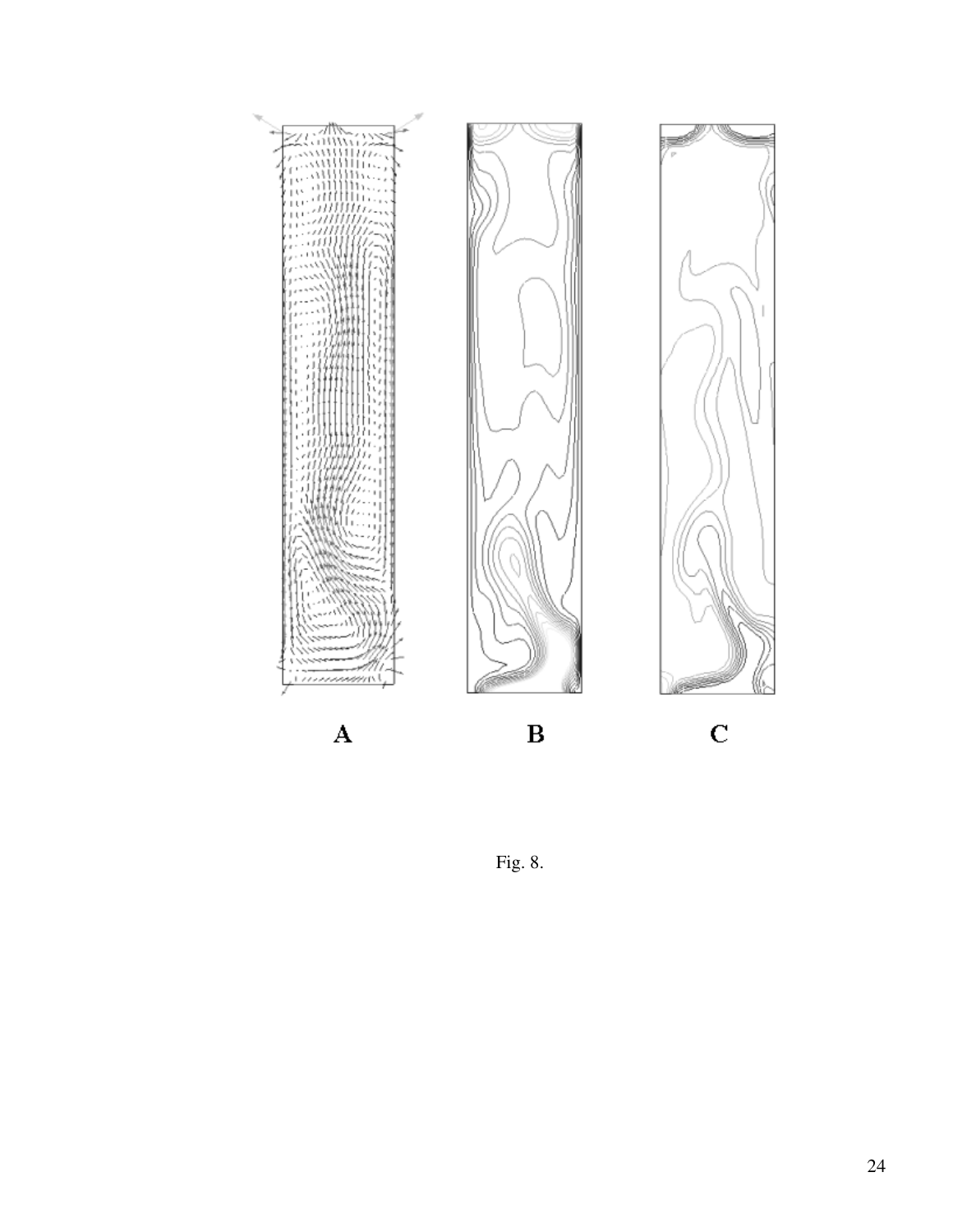

Fig. 9.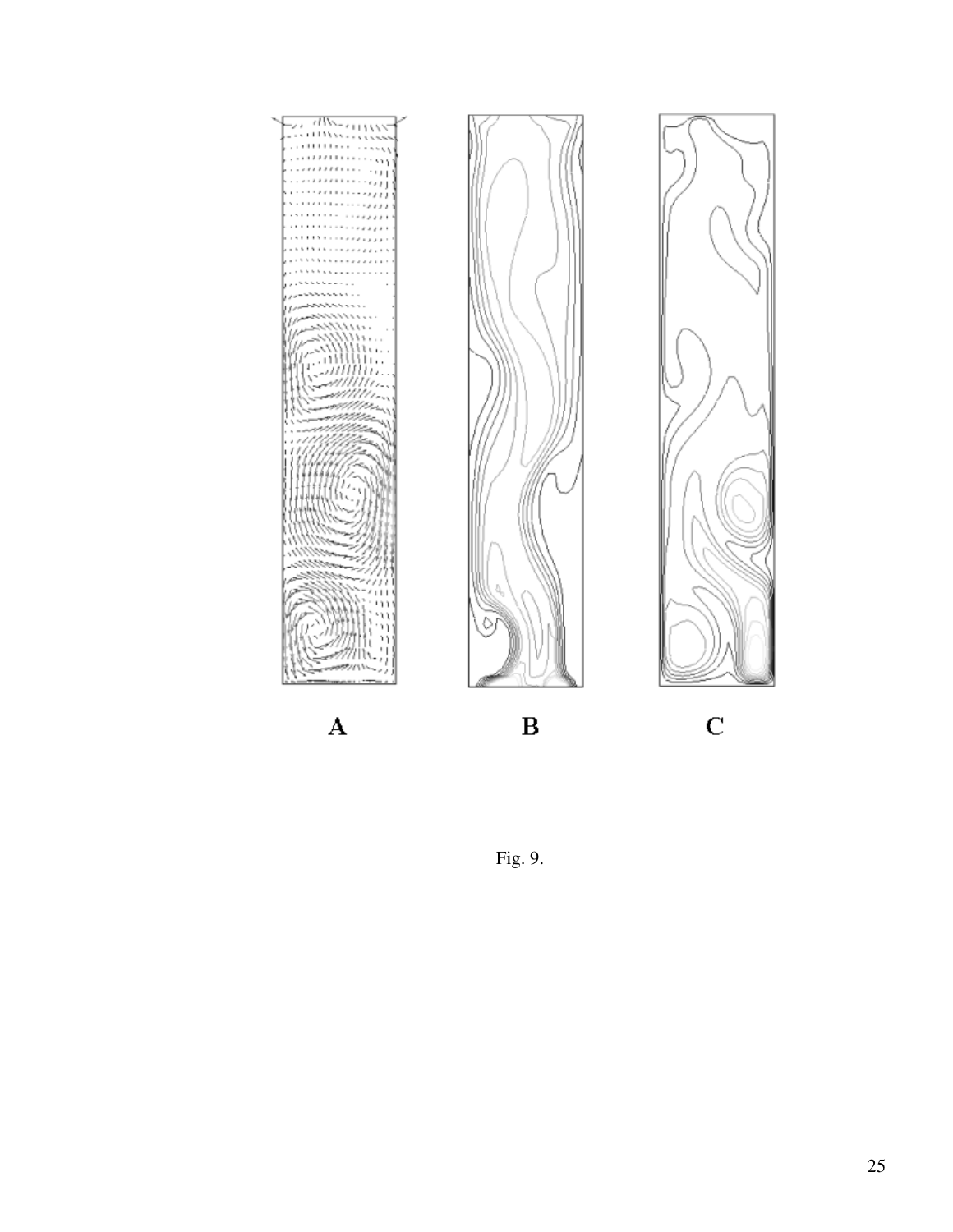

Fig. 10.